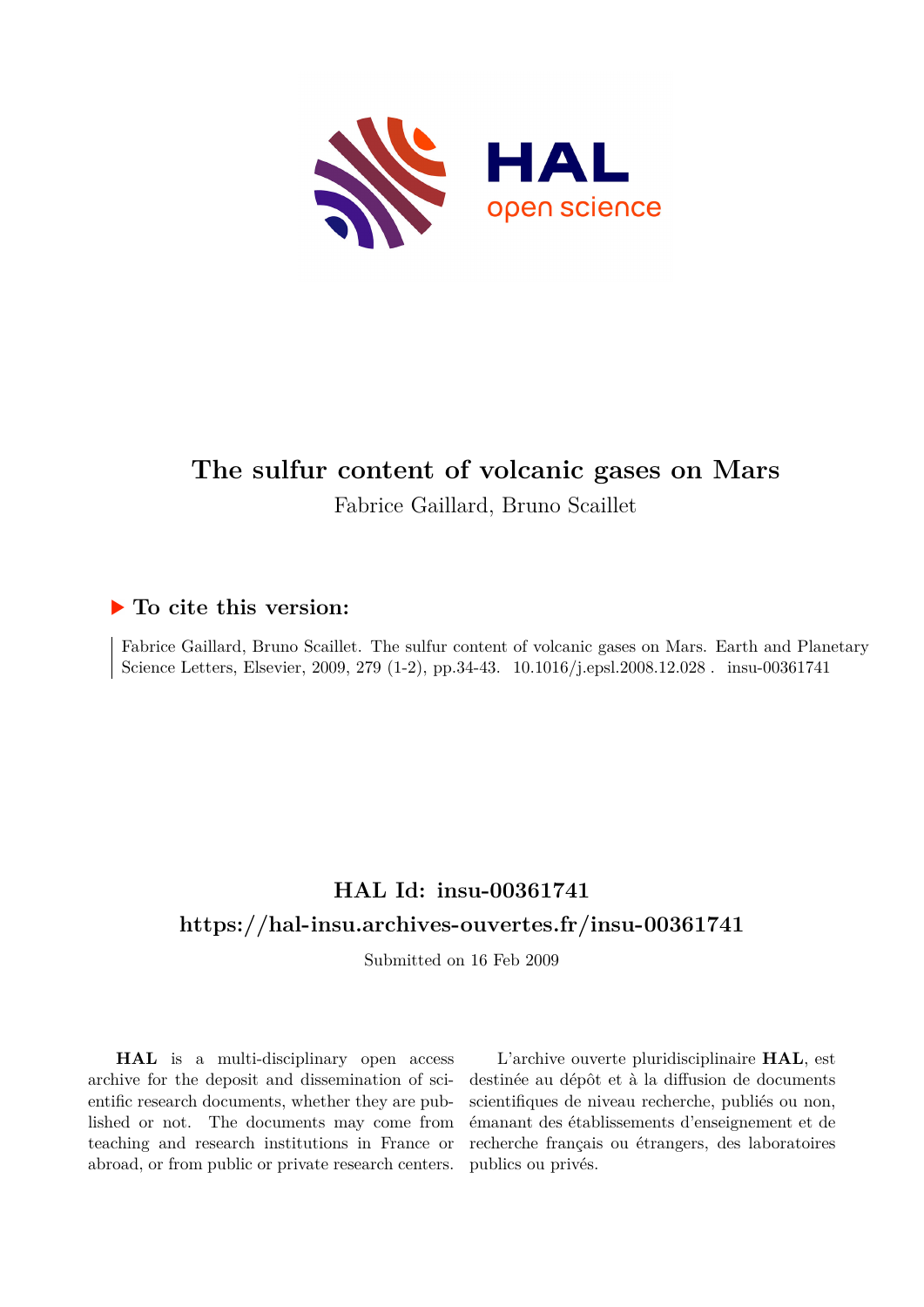# **The sulfur content of volcanic gases on Mars**

#### Fabrice Gaillard<sup>, a</sup> and Bruno Scaillet<sup>1, a</sup>

a CNRS/INSU, Université d'Orléans, Université François Rabelais—Tours, Institut des Sciences de la Terre d'Orléans—UMR 6113-Campus Géosciences, 1A, rue de la Férollerie, 41071 Orléans Cedex 2, France

#### **Abstract**

Both high sulfur contents of the martian regolith and lack of detection of extensive carbonate deposits suggest that the latest geological events that shaped the landscapes of Mars were dominated by acidic waters possibly related to appreciable  $SO<sub>2</sub>$  concentrations in the atmosphere. On the basis of fundamental thermochemical principles, we model here the likely sulfur contents of (1) the martian and terrestrial mantles and (2) the volcanic gases delivered by the corresponding basaltic magmas. We find that the martian mantle contains at least 3–4 times as much sulfur as its terrestrial counterpart, yielding basaltic melts richer in sulfur than those on Earth. Such an S-enrichment is explained by contrasted redox conditions prevailing during magma ocean equilibration, which lead to distinct iron contents of the martian and terrestrial mantles and of their basaltic derivatives. Calculated volcanic gas compositions in equilibrium with a magma ocean sustaining a denser atmosphere are shown to be dominated by  $CO \pm CO_2$  and  $H_2 \pm H_2O$  species, depending on fO<sub>2</sub>, sulfur species amounting to only  $\sim$  1%. In contrast, volcanic gases supplied at later stages of Mars evolution, such as during the building of the Tharsis province, are shown to be significantly richer in sulfur, with S contents on average 10–100 times that of gases emitted by magmas on Earth. If degassing during such a period occurred in a tenuous atmosphere (1 bar or less), volcanic gases were dominated by  $SO<sub>2</sub>$  rather than by H<sub>2</sub>S, which should have favored the acidification of any persistent water layer. The calculated amounts of S emitted by the Tharsis volcanic region turn out to be equivalent to a 20–60 m thick layer of sulfate minerals if uniformly covering the martian surface, in qualitative agreement with remote sensing of the martian regolith.

**Keywords:** Mars; sulfur; basalt; volcanic degassing; redox; mantle; atmosphere

### **1. Introduction**

Both landed experiments and remote sensing instruments on spacecrafts sent to Mars have shown the martian regolith to be uniformly rich in sulfur, in the sulfate form ([Yen, 2005] and [Gendrin et al., 2005]), with abundances typically exceeding 2 orders of magnitude those of common sedimentary or igneous rocks on Earth ([Yen, 2005] and [Clark and Baird, 1979]). High sulfate contents can dramatically lower the pH of surface waters suppressing carbonate saturation in favor of sulfate minerals ([Fairen et al., 2004] and [Halevy et al., 2007]). Thorough chemical modeling of the low temperature mineral deposits due to leaching of surface waters suggests water-poor and  $SO_4^2$  rich solutions on Mars (King et al., 2004). This requires an oxidizing martian atmosphere (King et al., 2004) or that gaseous sulfur dioxide was conveyed directly to the atmosphere (Halevy et al., 2007). Although widely recognized, the abundance of sulfur on the martian surface remains hitherto poorly explained. Various hypotheses have been put forward to explain such an S-enrichment. For instance, sulfur-rich solutions could have derived from the weathering of S-bearing minerals, such as sulfides present in mafic–ultramafic rocks (King and McSween, 2005), and subsequently oxidized to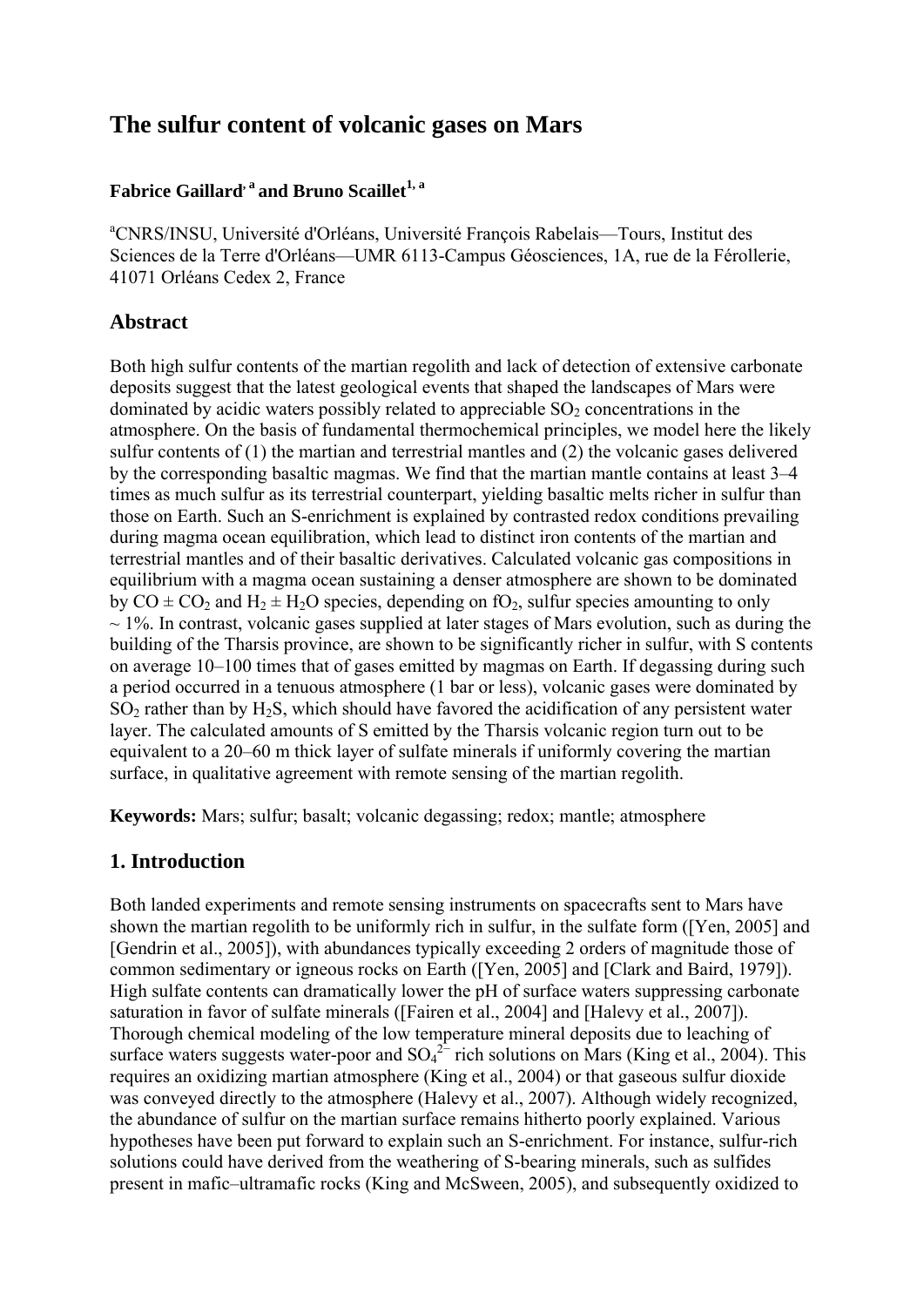sulfates. Such a process would require the presence of sulfur-rich volcanic rocks on the martian surface and a relatively oxidizing atmosphere (King et al., 2004). Clark and Baird (1979) indeed suggested that the remnants of primitive chondritic material during late accretion could have enriched the martian surface in sulfur. However, volcanic degassing is the most frequent hypothesis advocated to explain the S-enrichment of the martian regolith ([Bullock and Moore, 2007], [Halevy et al., 2007] and [Johnson et al., 2008]). Recent studies have examined the atmospheric impact of magmatic emissions on Mars using various thermodynamic approaches and assumptions ([Elkins-Tanton, 2008], [Hirschmann and Withers, 2008] and [Johnson et al., 2008]). Elkins-Tanton (2008) calculated the amounts of  $H<sub>2</sub>O$  and  $CO<sub>2</sub>$  outgassed during the martian magma ocean stage, based on available solubility models for these components, and concluded that the atmospheric pressure during this epoch could have exceeded 100 bars, although such predictions do not take into account the very reducing conditions (i.e. low oxygen fugacity), which prevailed at this stage. Hirschmann and Withers (2008) calculated the  $CO<sub>2</sub>$  vented by the post 4.5 Ga volcanic activity of Mars. Based on the  $CO<sub>2</sub>$  content of basalts saturated in graphite under the likely low oxygen fugacity conditions of the martian mantle, Hirschmann and Withers (2008) concluded that volcanic CO2 emissions were probably not high enough to account for greenhouse conditions required to support liquid surface waters, and suggested on this basis an evaluation of the extent and role of sulfur degassing. Wänke and Dreibus (1994), and more recently Halevy et al. (2007) and Johnson et al. (2008), have also proposed that volcanic sulfur could have played an important greenhouse role on early Mars. The model of Johnson et al. (2008), elaborated for the Tharsis province, indicates that a greenhouse warming of 25 °C could be expected from the degassing of volcanic S-species (considered to be a mixture of  $H_2S$  and  $SO_2$  in equal concentrations), thereby showing that, on Mars at least, sulfur is a viable alternative to  $CO<sub>2</sub>$ for a sustained greenhouse effect. Such a model, however, does not consider some of the martian basalt characteristics, such as their high iron content and relatively reduced redox state, and ignores the role of other gas species (i.e.  $H_2O$ ,  $H_2$ ,  $CO_2$ ,  $CO$ ,  $S_2$ ), all parameters that can affect the sulfur yield of volcanic gases, as we show below.

Our work builds upon those previous efforts and examines in greater details the conditions that could have promoted high fluxes of volcanic sulfur into the martian atmosphere. Volcanic gases are emitted by magmas resulting from mantle melting. Therefore, our modeling requires first an estimation of the sulfur content in the mantle of Mars allowing the S-content in martian basalts to be evaluated. Then, based on multi-component gas-melt equilibria under redox, temperature, and pressure conditions relevant to Mars, we calculate the volcanic gas compositions that were vented through the different epochs of this planet and conclude that the delivery of volcanic gases with high  $SO<sub>2</sub>$  content into the Martian atmosphere essentially occurred during the late volcanic events only (Tharsis).

### **2. Foreword on sulfur abundance in terrestrial materials and its thermochemistry**

### **2.1. Abundance**

Sulfur, the 10th most abundant element in the solar system ([Hilgren et al., 2000] and [Palme and Jones, 2003]), is probably the most complex heterovalent element. Its oxidation state in terrestrial materials ranges from − II to + VI, with many intermediate redox states ([Carroll and Webster, 1994] and [Behrens and Gaillard, 2006]). Sulfur content in chondrites is in the range 2 to 10 wt.%, essentially as FeS (Table 1). Volatilization due to high temperature reached during early planetary accretion is thought to have decreased the amount of sulfur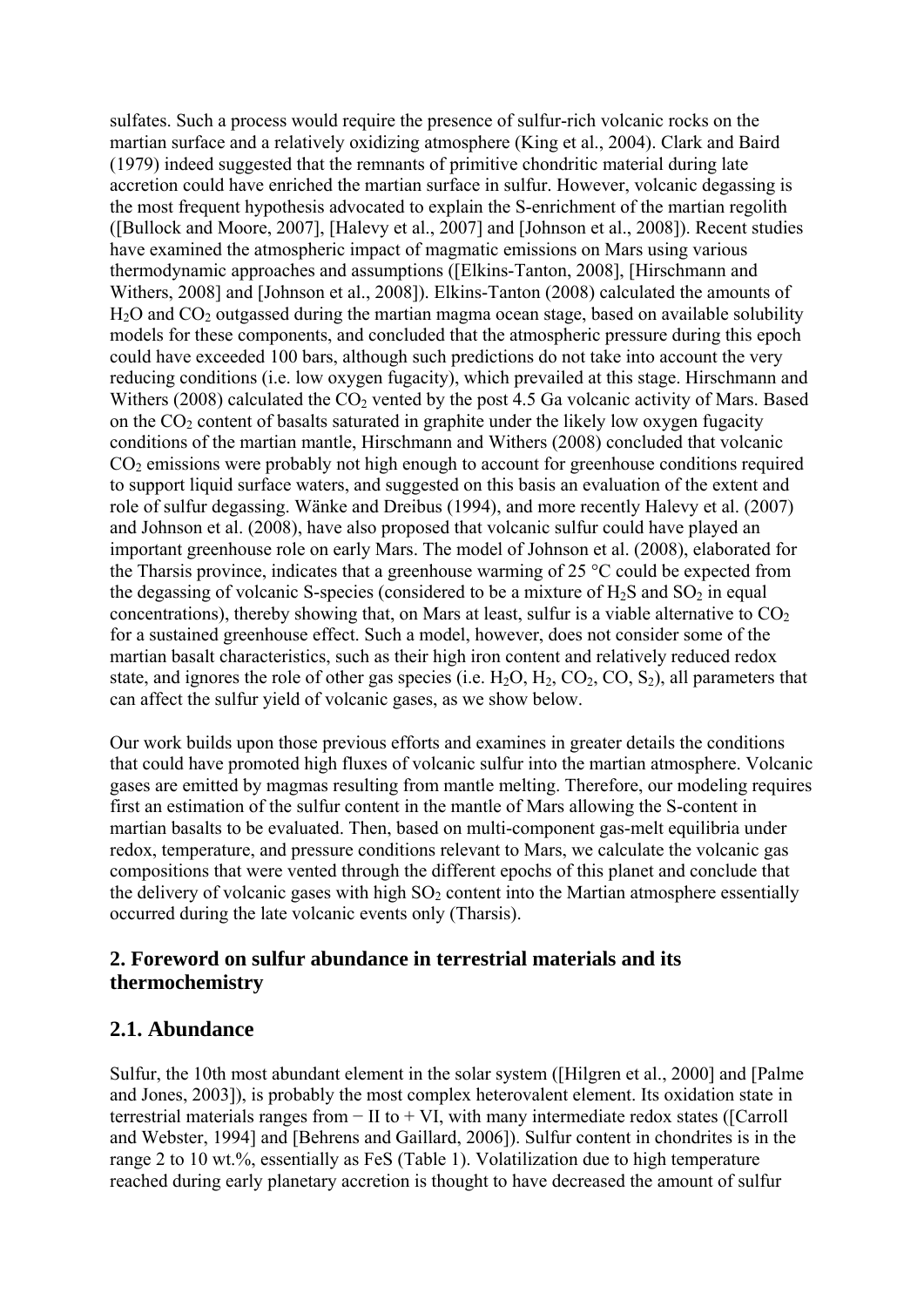available in planetary bodies (Table 1; Dreibus and Palme, 1996). The earliest estimations of sulfur abundance on bulk Earth yielded values exceeding 5 wt.% (see review by Hilgren et al., 2000; see also Chabot, 2004). Recent geochemical constraints on Zn abundance on Earth, an element with a volatility similar to that of S, suggest that the bulk S content of Earth is 0.56 wt.% at best (Dreibus and Palme, 1996). A slightly lower content  $($   $\sim$  0.46 wt.%) has been more recently proposed (Allègre et al., 2001), also based on volatility trends.

The sulfur content of the silicate portion of terrestrial planets is relatively better constrained. The Earth mantle has been estimated to have 250 ppm S by McDonough and Sun (1995). This value represents the best average of various mantle lithologies such as the source region of MORBs and outcropping massif peridotites. For Mars, inferences have been drawn from the study of meteorites such as Shergottites, which are considered to derive from the martian magmatism (McSween, 1994). Shergottites have a high FeO content (18 wt.%), which indicates that they derived from a planetary body that accreted under relatively oxidized conditions. They have relatively high sulfur contents, from 2000 to 3000 ppm ([Gibson et al., 1985] and [Zipfel et al., 2000]), yet isotopic constraints reveal that most of the sulfur analyzed in these meteorites probably derived from atmospheric processes (Farquhar et al., 2000). The existence of planetary bodies with elevated S contents is indicated by Aubrite meteorites. Their very low FeO content indicates that they were extracted from an extremely reduced chondritic material sharing many features with enstatite chondrites. Aubrites contain the highest sulfur content of all achondrites ([Gibson et al., 1985] and [Fogel, 2005]) with bulk contents up to 10,000 ppm, some glass inclusions reaching up to 2.5 wt.% dissolved S (Fogel, 2005). This brief overview shows that the sulfur content of the mantle of terrestrial bodies may thus vary significantly. In this work we show that such a variation does not necessarily require important changes in the bulk S content of those planets, but rather reflects differences in redox conditions prevailing during core formation that in turn significantly affected the abundance of sulfur of their mantle.

## **2.2. Thermochemistry**

Sulfur is generally found in molten basalt in the  $S<sup>2−</sup>$  form at redox conditions (i.e. oxygen fugacity: fO<sub>2</sub>) more reducing than one log unit above the QFM<sup>2</sup> buffer (i.e. QFM + 1) (e.g. [Carroll and Webster, 1994], [O'Neill and Mavrogenes, 2002], [Scaillet et al., 2003], [Moretti and Ottonello, 2004] and [Behrens and Gaillard, 2006]), which corresponds to the conditions we are interested in for this paper. Under more oxidized conditions, sulfur is essentially in the  $S^{6+}$  form ([Carroll and Webster, 1994] and [Behrens and Gaillard, 2006]). The sulfur content of Earth basalts usually ranges from several hundreds to a few thousands ppm depending on the degree of fractionation of the magma ([Mathez, 1979], [Wallace and Carmichael, 1992] and [Saal et al., 2002]). Its partitioning between silicate melts and other S-bearing phases essentially depends on temperature, pressure and oxygen fugacity ([Holzheid and Grove, 2002], [O'Neill and Mavrogenes, 2002], [Scaillet et al., 2003], [Moretti and Ottonello, 2004], [Behrens and Gaillard, 2006] and [Scaillet and McDonald, 2006]). In this paper, we calculate the partitioning of sulfur between silicate melt and (1) metal iron, (2) molten sulfide, and (3) gas. Each partitioning relationships is supposed to mirror (1) magma ocean/metal iron equilibration, (2) mantle melting from a sulfide-saturated source, and (3) volcanic degassing. Our calculations provide thermodynamic constraints specific to the partitioning of sulfur between the core and mantle of both Mars and Earth, and illustrate how differences in the sulfur contents of these reservoirs may have affected the amount of sulfur delivered by volcanic degassing to the atmosphere of terrestrial planets.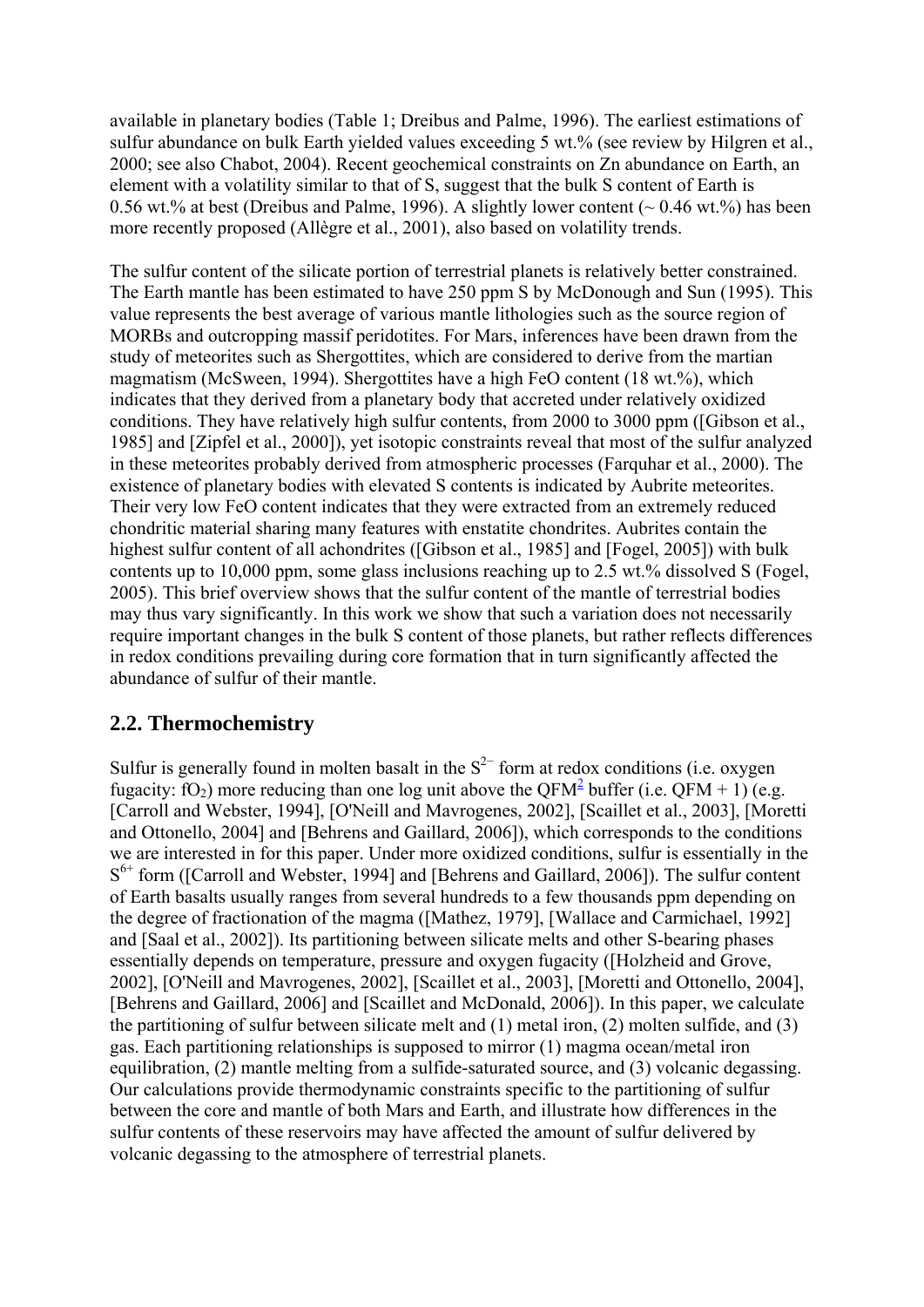(1) Metal iron is uncommon in present-day basalts of any differentiated planets. However, it is thought to have been present in abundance before and during planetary differentiation, most likely in the molten form ([O'Neill, 1991] and [Li and Agee, 1996]). Sulfur is highly soluble in molten iron in the oxidation state 0 in the S-poor region of the Fe–S binary. There is a continuous miscibility between S-free molten iron and molten FeS (Kress, 1997) that is however characterized by important deviations from ideal behavior (Wang et al., 1991, see Supplementary materials, SM in the Appendix). Sulfur partitioning between Fe-metal (oxidation state 0) and silicate melt (oxidation state −II) is later in this paper shown to be predominantly controlled by  $fO_2$ . At present, it is difficult to evaluate the effect of pressure and temperature, owing to a lack of experimental data.

(2) Sulfides (FeS), either solid or liquid, are common phases found in terrestrial basalts ([Mathez, 1979], [Wallace and Carmichael, 1992] and [Kress, 1997]). The sulfur content in basalts saturated in sulfide has been extensively studied: it is influenced by temperature, pressure, sulfur fugacity, and nominally independent on oxygen fugacity (Mavrogenes and O'Neill, 1999). However, it is strongly controlled by chemical parameters, which are strongly fO2 dependent ([O'Neill and Mavrogenes, 2002] and [Holzheid and Grove, 2002]). In particular, the ferrous iron content in basalts (FeO) strongly depends on oxygen fugacity (Kress and Carmichael, 1991) and plays a critical role on the sulfur content in basalts saturated in sulfide ([Mathez, 1979] and [O'Neill and Mavrogenes, 2002]) as will be illustrated later.

(3) Sulfur in high temperature volcanic gases is mostly in the form  $H_2S$ ,  $S_2$ , and  $SO_2$  (e.g. Symonds et al., 1994). Temperature, pressure and  $fO<sub>2</sub>$  control the relative abundance of these species in the gas (Symonds et al., 1994). Here we model the partitioning of sulfur between basaltic melt (oxidation state − II, a higher oxidation state would not be relevant for martian basalts given their fO<sub>2</sub> range; Behrens and Gaillard, 2006) and gas (oxidation state – II, 0, + IV) and we show that the pressure of volcanic gas delivery, the redox conditions, and the bulk water content, are the chief parameters controlling the amount and speciation of sulf ur outgassed.

### **3. Sulfur content in the mantle of Mars and Earth**

It is being increasingly appreciated that, in response to repeated collisional events, the build up of terrestrial planets was accompanied by several large scale melting events leading to the so-called magma ocean ([Righter and Drake, 1996] and [Righter et al., 2007]), during which physical segregation of iron core and silicate material was, if not triggered, at least facilitated ([Li and Agee, 1996], [Rubie et al., 2004] and [Wood et al., 2006]). In such a scenario, the sulfur partitioning between molten metal and silicate can be written as:

$$
\underline{S^{metal}+O^{2-silicate}} \qquad \underline{S^{2-silicate}+1/2O_2}
$$

in which oxygen anions in the silicate melt,  $O^{2-}$ , are substituted by sulfur anions,  $S^{2-}$ , depending on the prevailing oxygen fugacity  $(fQ_2)$ , which is defined by the equilibrium: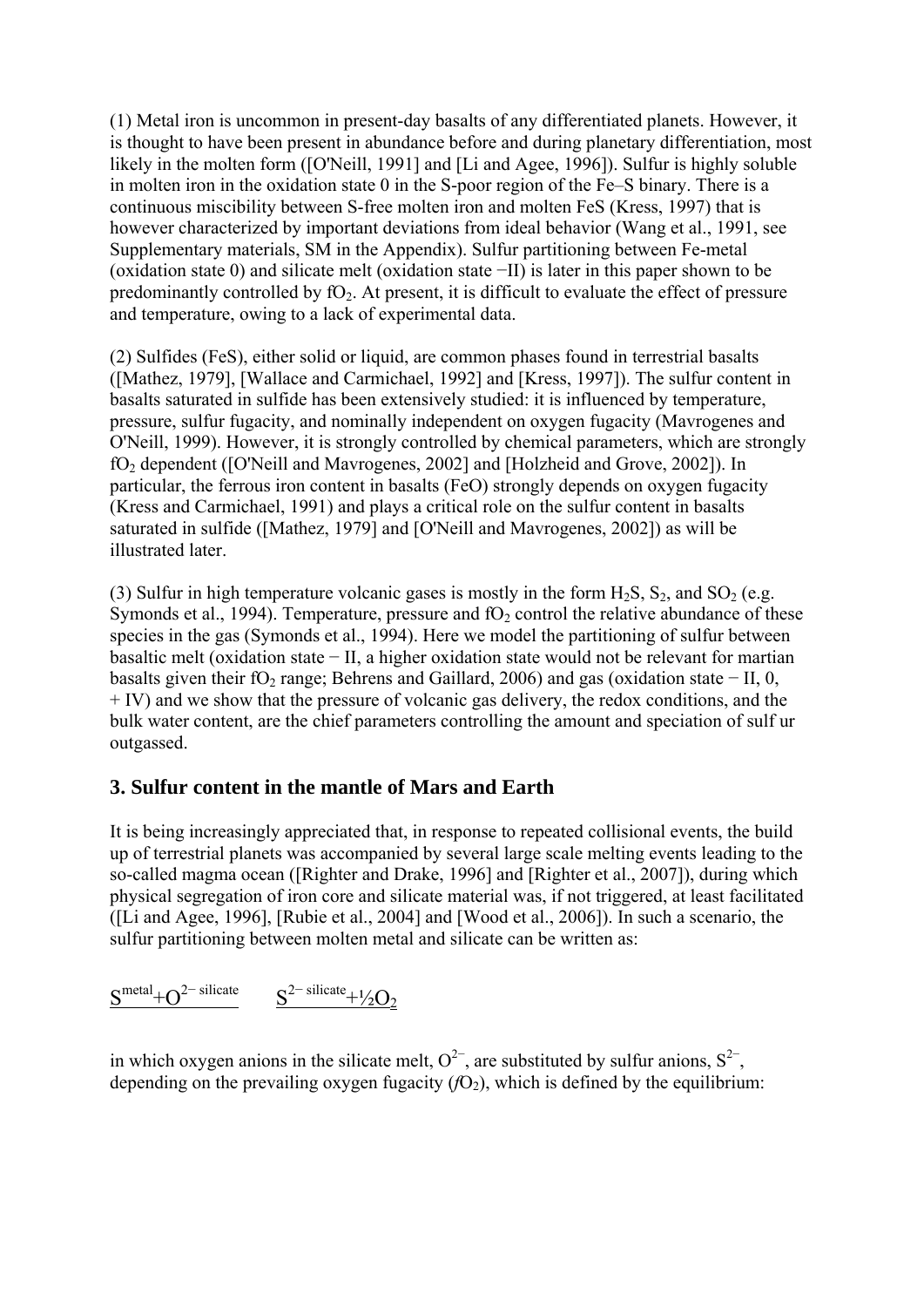## $Fe<sup>metal</sup>+<sup>1</sup>/<sub>2</sub>O<sub>2</sub>$  FeO<sup>liq</sup>

The law mass action of Eq. (1) can be formulated as follows (see supplementary materials in the Appendix):

$$
\ln \frac{X_{S2-}^{\text{silicate}}}{X_{S}^{\text{metal}}} = -\ln K_{\text{SM}-3} + \ln \gamma_{S}^{\text{metal}} + \ln C_{S}^{\text{silicate}} - \frac{1}{2} \ln f_{02}
$$

where  $K_{SM-3}$  is the thermodynamic constant of the reaction of gaseous sulfur solubilization in the metal (see Wang et al., 1991 and Supporting Material, SM in the Appendix), *γ*<sub>S</sub><sup>metal</sup> the activity coefficient of sulfur in the molten Fe–S system (Wang et al., 1991), and  $C_S^{\text{silicate}}$  the sulfur capacity defined as (e.g., O'Neill and Mavrogenes, 2002):

$$
\ln C_{S}^{\text{silicate}} = \ln \left[ S^{\text{silicate}} \right]^{-1} /_{2} \ln (f_{S2} / f_{O2})
$$

where  $S<sup>silicate</sup>$  is the sulfur content in the silicate melt (ppm weight) and  $fS<sub>2</sub>$  the sulfur fugacity. Under the low  $fO_2$  conditions relevant to early planetary processes,  $C_S$ <sup>silicate</sup> essentially depends on the FeO content of the molten silicate (O'Neill and Mavrogenes, 2002). Equilibrium (2) states that  $fO_2$  is fixed by the FeO content of the molten silicate. In this work we use the following relationships (see Gaillard et al., 2003 F. Gaillard, M. Pichavant and B. Scaillet, Experimental determination of activities of FeO and  $Fe<sub>2</sub>O<sub>3</sub>$  components in hydrous silicic melts under oxidizing conditions, *Geochimica et Cosmochimica Acta* **67** (2003), pp. 4389–4409.

$$
\log f_{\text{O}_2} = \frac{-24916}{T} + 0.913 + 0.06 \times \frac{P}{T} + 2.122 \times \log(\text{FeO wt. %}^{\text{silicate}})
$$
  
-2×  $\log(a_{\text{Fe}}^{\text{metal}})$ 

Combining the above equilibria and mass balance constraints, we have calculated the partitioning of sulfur between molten silicate and metal at 1600 °C and 1 atm, for a bulk composition matching volatile (C, H) free CI-chondrites ([McDonough and Sun, 1995] and [Palme and Jones, 2003]), and for iron redox states ranging from all Fe to virtually all FeO, depending on  $fQ_2$ .

Bulk sulfur content is adjusted in order to match the inferred sulfur content of the Earth mantle (ca. 250 ppm) but additional calculations performed with higher bulk S contents are shown in the supplementary data in the Appendix. We performed all calculations at 1 atmosphere pressure since the data needed to compute S partitioning between metal and silicate melts at elevated pressures are scarce, yet those available suggest that increasing pressure should amplify the trends shown below ([Li and Agee, 1996], [Kilburn and Wood, 1997], [Mavrogenes and O'Neill, 1999] and [Holzheid and Grove, 2002]; see below and supplementary materials in the Appendix). It must be stressed that, apart from the Kilburn and Wood (1997) study, all the above mentioned papers deal with the effect of pressure on sulfur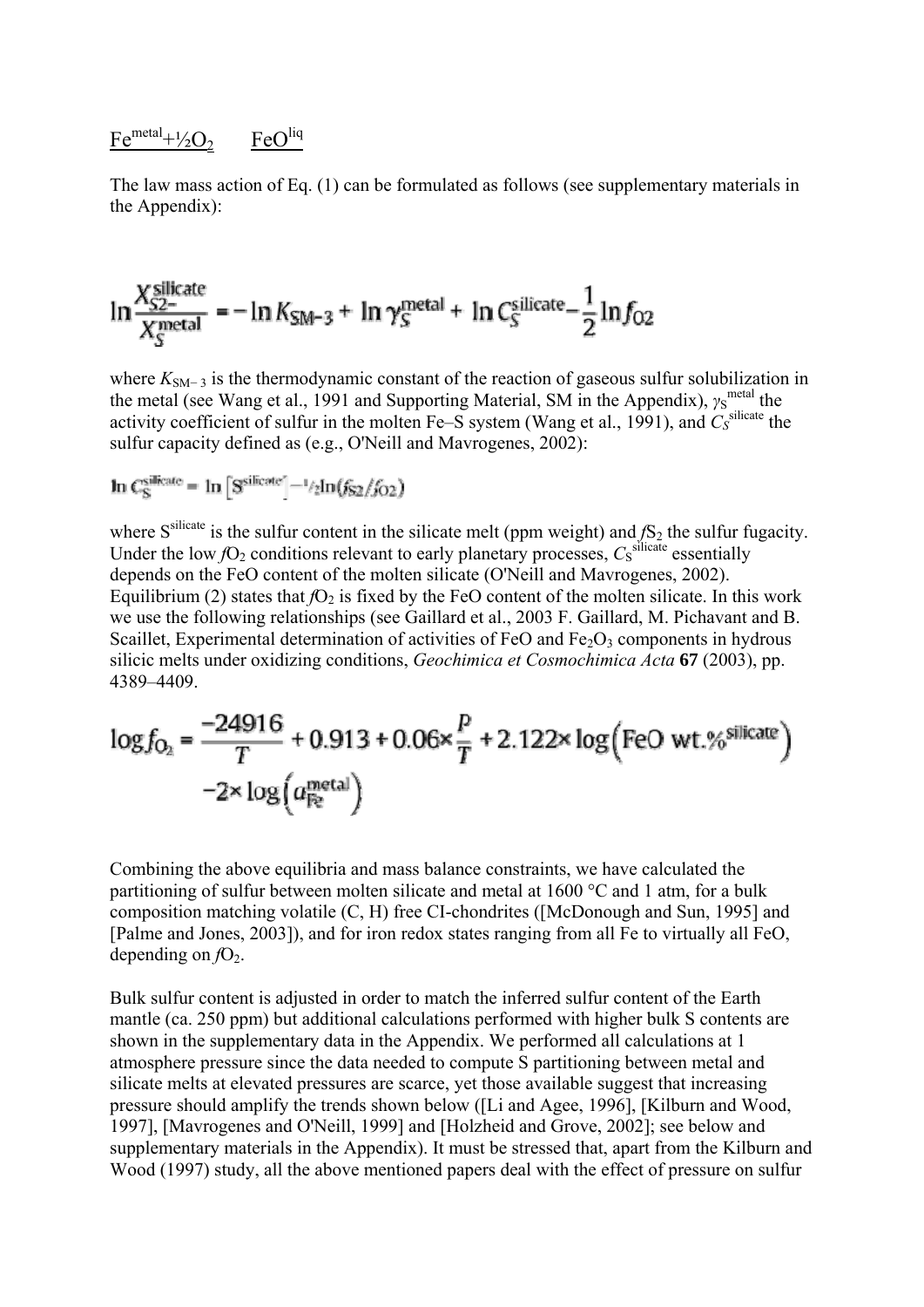content at FeS saturation (i.e. a system very rich in sulfur), which almost certainly differs from the metal Fe-silicate partitioning addressed here. The composition of the molten metal phase was simplified to 80 wt.% Fe plus 20 wt.% of additional elements (Ni, Co, light elements; [Righter and Drake, 1996] and [Righter et al., 2007]). Any changes in  $fO<sub>2</sub>$  should change the Ni and Co content, but we consider that these mix ideally with Fe (implying that their content in Fe-metal does not have any effect on the S content). We assume that  $fO<sub>2</sub>$  is imposed by the FeO content of the mantle, which for Earth and Mars is inferred to be 8 and 18 wt.%, respectively ([Rubie et al., 2004], [Righter and Drake, 1996] and [Righter et al., 2007]). Whether such a bulk redox state is an early (i.e. acquired early during accretion before Solar nebula dissipation), or/and a relatively late characteristic (such as due to temperature control on oxygen solubility in molten iron which depends on planet size, Rubie et al. (2004)), is still debated (Wood et al., 2006).

We consider the case of a bulk sulfur content of 0.35 wt.%, similar to the range of values suggested for Earth on the basis of volatility trends during accretion ([Dreibus and Palme, 1996] and [Allègre et al., 2001]). This yields a sulfur abundance of the Earth mantle (S<sup>silicate</sup>) of 250 ppm, as inferred from geochemical arguments ([McDonough and Sun, 1995] and Saal et al., 2002 A.E. Saal, E.H. Hauri, C.H. Langmuir and M.R. Perfit, Vapour undersaturation in primitive mid-ocean-ridge basalt and the volatile content of Earth's upper mantle, *Nature* **419** (2002), pp. 451–455.. For such a bulk sulfur content, 1.2 wt.% of S is dissolved in the metal (Fig. 1) (i.e. the core), in agreement with high pressure experiments (Kilburn and Wood, 1997), and density calculations based on equation of state of compounds in the Fe–FeS system at high pressure (Sherman, 1997), which both suggest that the sulfur content of Earth's core is unlikely to be higher than 2 wt.%. Such an agreement would suggest that the S content of Earth mantle preserves the equilibrium value expected from a widescale magma ocean stage (note that increasing the temperature would slightly decrease  $S<sup>bulk</sup>$ : at 1750 °C, for an Earth mantle also set at 250 ppm S, the core would contain 0.75 wt.% S and the bulk terrestrial S content would be slightly less than 0.3 wt.%).

Using the same bulk sulfur content for Mars yields  $S<sup>silicate</sup> = 900$  ppm (Fig. 1). Unfortunately, this estimate can hardly be compared with Shergotty meteorites because their actual Scontents partly reflect atmospheric exposure and related surficial processes (Farquhar et al., 2000). The equilibrium S content in the metal is 1.5 wt.% (Fig. 1), which is significantly lower than the generally quoted value of 10–12 wt.% ([McSween, 1994] and [Stewart et al., 2007]). Calculations (Fig. S.M.4) show that 10 wt.% sulfur in the Mars's core requires  $S<sup>bulk</sup> = 3$  wt.%, corresponding to  $S<sup>silicate</sup> = 8600$  ppm (for Earth such an  $S<sup>bulk</sup>$  would imply that  $S<sup>metal</sup> = 9$  wt.% and  $S<sup>silicate</sup> = 2800$  ppm, which are well above geochemically derived values). Therefore, for most of the calculations shown after (Sections 2.2 and 3), we considered a martian mantle containing 600–900 ppm S but additional S-richer cases are shown in the Supplentary materials in the Appendix in keeping with the above statements.

As noticed previously, higher pressure of metal-magma ocean equilibration on Earth than on Mars could modify the above figures of sulfur content. Our model is not calibrated against high pressure data, but it reproduces well the data of Kilburn and Wood (1997) that were obtained at  $\sim$  1–2 GPa, thus suggesting a small pressure effect. However, high pressure experiments on the S content of silicate melts saturated in FeS indicate that sulfur becomes more "siderophile" as pressure increases (Li and Agee, 1996). This pressure effect could also persist for equilibration between silicate melt and S-poor molten Fe metal but experimental constraints are currently lacking and the strong deviation from ideality in the Fe–FeS system (Wang et al., 1991) seriously hinders the direct extrapolation of the effect of pressure on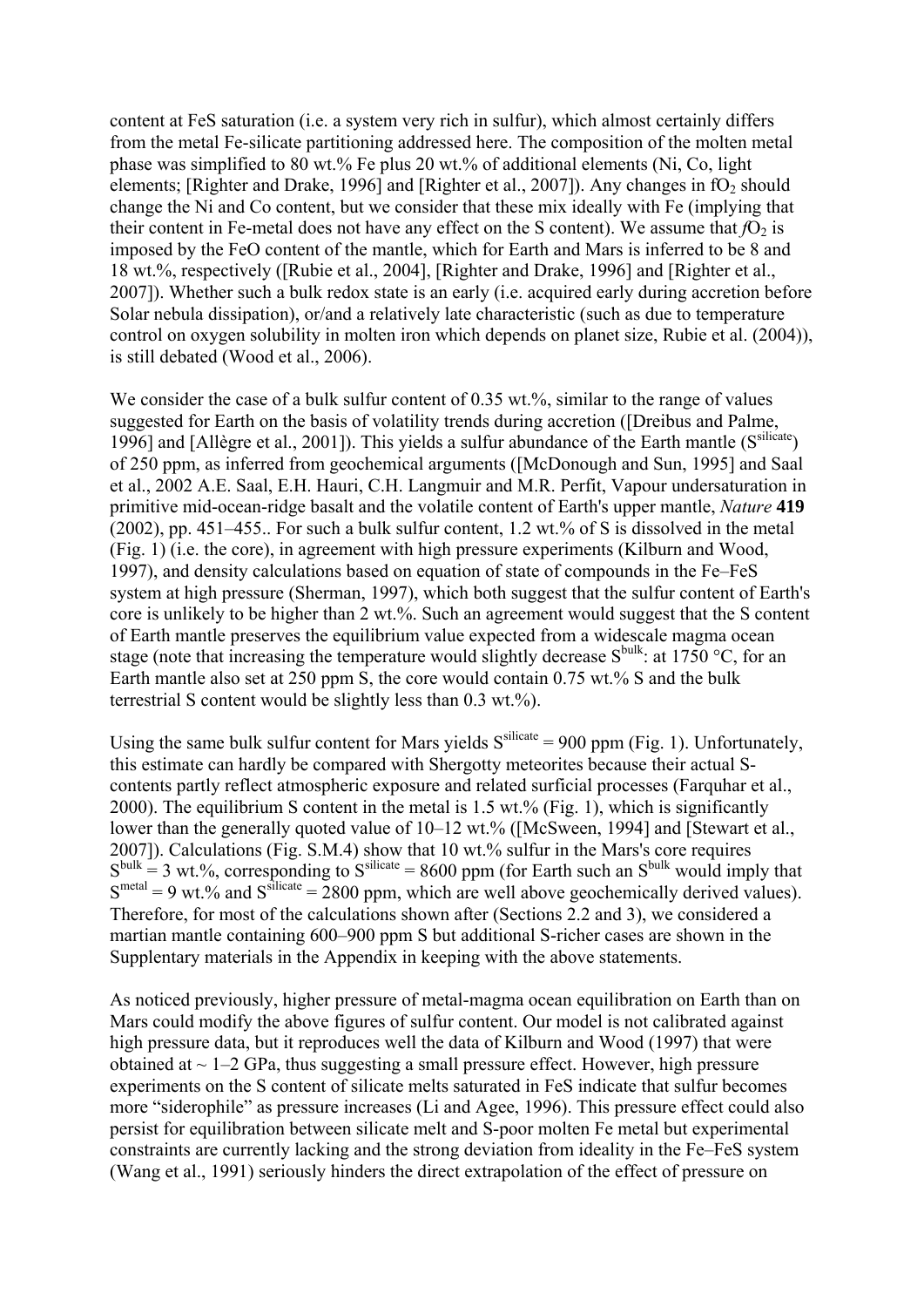molten silicate in equilibrium with FeS to the effect of pressure on molten silicate in equilibrium with S-poor molten iron. Nevertheless, considering such a hypothetical pressure effect would reinforce our conclusion in that higher pressures of metal-silicate equilibration on Earth would make sulfur more siderophile and would therefore support that the Earth mantle would be less S-rich than its martian counterpart.

### **4. Sulfur content of martian basalts**

Our calculations therefore point toward sulfur contents of Earth and Mars mantles of 250 and 600–900 ppm, respectively, if the bulk sulfur content during the magma ocean stage was about 0.35 wt.%. In this scenario, assuming 10% partial melting of the Earth mantle (e.g., Niu, 1997) and sulfur behaving incompatibly would yield basalt melts with *ca* 2500 ppm. This amount largely exceeds the average S-content of undegassed MORBs, which is around 800 ppm (Saal et al., 2002). However, asides from FeO content and temperature, the sulfur content of a basalt saturated in FeS is also controlled by pressure, such that the sulfur content of a basalt melt at sulfide saturation decreases with increasing pressure (Fig. 2, [Mavrogenes and O'Neill, 1999] and [Holzheid and Grove, 2002]). Thus, owing to this pressure dependency, an upper likely limit of the sulfur content of basalts is given by the conditions under which sulfide (FeS) saturation is reached in the source prior to extraction. For Earth this would result in a melt sulfur content before extraction of 800 ppm (Fig. 2), in agreement with undegassed MORBs (Saal et al., 2002). Considering now the case of Mars, 10% of mantle melting would yield basaltic liquids with *ca* 6000–9000 ppm dissolved sulfur. Experimental work indicates that strongly depleted martian basalts were last equilibrated at around 1.2 GPa, 1540 °C (Musselwhite et al., 2006), which are conditions allowing the basalt melt saturated in sulfide to dissolve more than 1 wt.% sulfur (Fig. 2). This would imply a near complete extraction of sulfur during melting of the martian mantle. More recent work suggests, however, a lower temperature (1320 °C) for less depleted martian basalts but a similar pressure of last equilibration (Monders et al., 2007), which would imply an S content in the basalt melt slightly higher than 4000 ppm. In addition to the role of pressure, Fig. 2 illustrates the critical effect of iron content of the basalt on its dissolved sulfur content when sulfide saturated. Because martian basalts contain twice as much FeO as those on Earth, they can dissolve up to 3 to 4 times more sulfur under similar conditions of pressure and temperature. A martian basalt with slightly less than 4000 ppm S, as calculated above, would be saturated in molten sulfide at  $P \sim 2$  GPa for temperature of 1300 °C. For comparison, as shown before, Earth basalts can dissolve no more than 800 ppm sulfur under such *P*–*T* conditions (Fig. 2). Whatever the initial sulfur content, the negative pressure dependence of basalts with respect to sulfide saturation ([Mavrogenes and O'Neill, 1999] and [Holzheid and Grove, 2002]) precludes sulfide fractionation during magma ascent. Therefore, most of the sulfur dissolved in the magma at the source is very likely conveyed to the surface and possibly released into the atmosphere during the eruption as will be shown below.

The initial sulfur content of martian basalts is thus shown here to be at least of 4000 ppm S, which is significantly higher than the 1400–1700 ppm S of Johnson et al. (2008). The reason is that Johnson et al. (2008) used the Holzheid and Grove (2002) empirical formulation, which is calibrated on FeO-poor compositions (relative to Mars), whereas we used here the complete sulfur capacity model of O'Neill and Mavrogenes (2002) in order to account for the effect of elevated FeO content in martian basalts on the sulfur content at FeS saturation. We note that the extremely high temperature retrieved by Musselwhite et al. (2006) imposes very high sulfur contents in the basalt ( $> 1$  wt.%, Fig. 2). According to Hirschmann and Withers (2008), such a high temperature is difficult to reconcile with the thermal evolution of the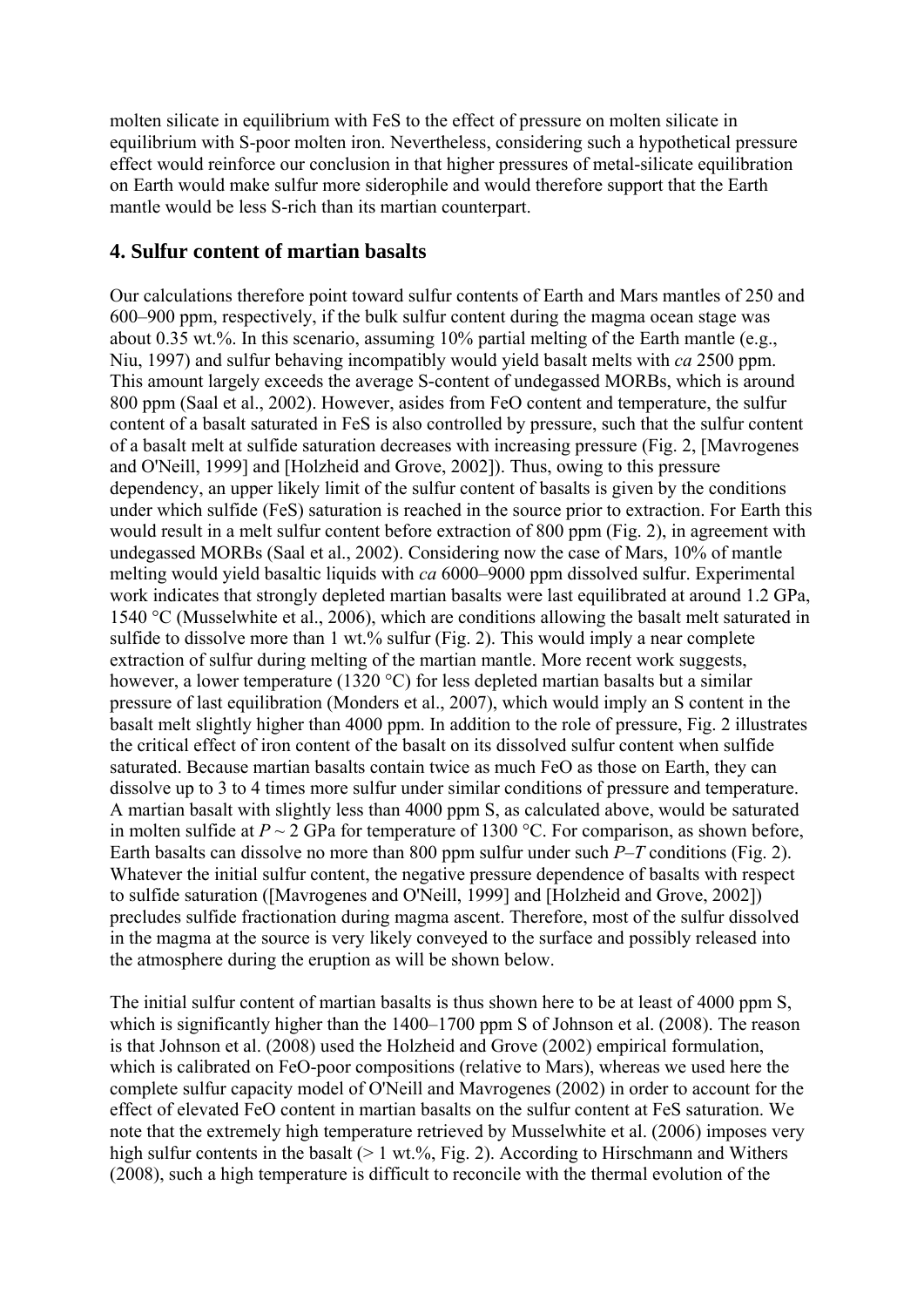martian lithosphere, and comes from the fact that the Shergottite Y980459 used by Musselwhite et al. (2006) might not be representative of martian basalts. We therefore conclude that the S content of martian basalt is more likely in the range 4000–7000 ppm, which would correspond to equilibration temperatures with an FeS saturated mantle at 1 GPa and at 1300–1400 °C.

### **5. Degassing of sulfur**

### **5.1. Modeling magmatic degassing of COHS species from a basalt**

Using the above results, the sulfur contents of volcanic gases in equilibrium with martian basalts can be calculated using thermodynamic (Holloway, 1987) and mass balance constraints ([Scaillet and Pichavant, 2004] and [Burgisser and Scaillet, 2007], see Supplementary materials in the Appendix), assuming that the gas phase can be described in the COHS system, as for terrestrial magmas (Symonds et al., 1994) and using the model of Kress and Carmichael (1991) to relate fO<sub>2</sub> to the Fe<sup>3+</sup>–Fe<sup>2+</sup> ratio of the melt. In our analysis, we incorporate potential changes in  $fO<sub>2</sub>$  that have been shown to affect rhyolitic magma (Burgisser and Scaillet, 2007) and basalts (Mathez, 1984) during degassing. Calculations are performed over a temperature range 1300–1600 °C, which encompasses emission temperatures of most martian basalts ([Monders et al., 2007], [Musselwhite et al., 2006], [Hirschmann and Withers, 2008] and [Johnson et al., 2008]) and of the martian magma ocean stage (Elkins-Tanton, 2008). Pressure was varied between 1000 and  $10^{-2}$  bar, simulating degassing from a dense atmosphere down to the present-day atmospheric pressure on Mars.

Two sets of simulations are shown below. The first set (Section 5.2) shows the degassing within a dense atmosphere, and under reduced conditions, of a melt composition akin to that of a magma ocean, including its C–O–H volatile content ([Elkins-Tanton, 2008] and [Hirschmann and Withers, 2008]), and with a sulfur content based on the above estimate for the martian mantle (900 ppm, Fig. 1). The second set of simulations (Section 5.3) addresses the degassing of basalts resulting from the post 4.5 Ga activity of Mars. Such basalts were possibly more oxidized and most likely degassed into an atmosphere having a low density, perhaps comparable to the present-day martian atmosphere.

### **5.2. Magmatic degassing of COHS species from the martian magma ocean**

Elkins-Tanton (2008) has shown that magma ocean degassing might have injected enormous amounts of  $H_2O$  and  $CO_2$  into the early atmosphere resulting in atmospheric pressures > 100 bars with important implications for the early greenhouse warming on Mars. We compute here in addition to  $H_2O$  and  $CO_2$  the potential degassing of sulfur species. Furthermore, because our analysis considers redox equilibria, we calculate the relative abundances of reduced species such as  $H_2$  and CO in the gas phase. The fO<sub>2</sub> range over which calculations were performed rests on the following evidence. Firstly, Eq. (5), together with the FeO content of the martian mantle, indicate that core formation from the martian magma ocean took place at ~ IW− 1.5. Once segregation of the Fe-metal occurred, the fO<sub>2</sub> could have changed due to crystallization and degassing of the magma ocean. Secondly, the post 4.5 Ga oxidation state of the martian mantle might have been at the low end of the oxygen fugacity recorded by the SNC meteorites, a possibility which lead Hirschmann and Withers (2008) to define an early martian mantle oxygen fugacity between IW and IW+ 1. The degassing paths shown in Fig. 3 are therefore calculated in the fO<sub>2</sub> range IW− 1.5/IW+ 1. The martian mantle sulfur content is taken at 900 ppm (see part 3). We use an initial melt water content at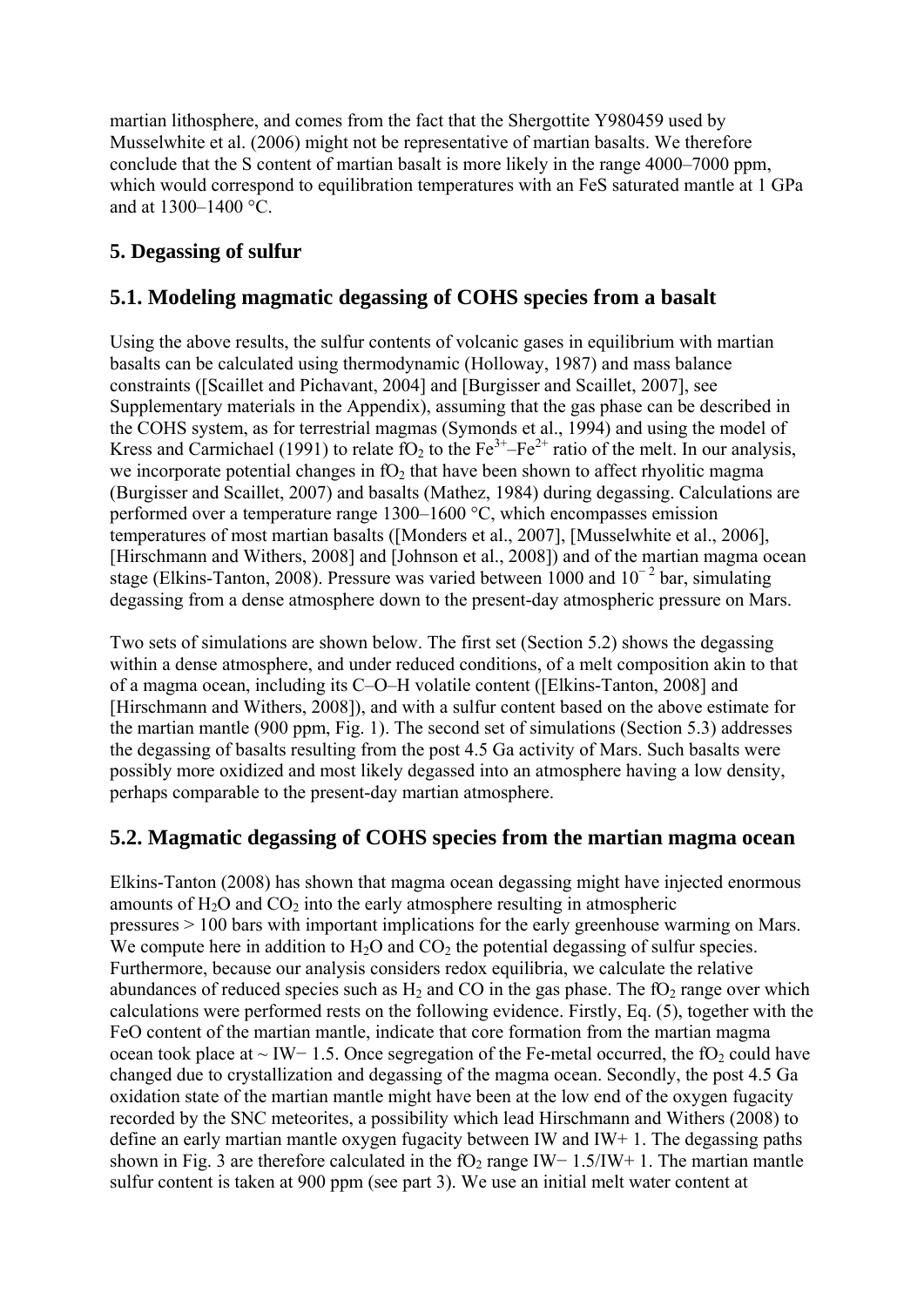0.1 wt.% (Elkins-Tanton, 2008) and  $CO<sub>2</sub>$  in the range 10–700 ppm depending on  $fO<sub>2</sub>$ (Hirschmann and Withers, 2008). The temperature is fixed at 1600 °C but changes of +/− 100 °C do not significantly affect the results. The results of such calculations illustrate the critical importance of fO<sub>2</sub>. In the most reduced case, i.e. at Fe metal saturation, the gas is dominated by CO and  $H_2$ , with  $H_2O$  becoming significant (at the level of 10%) at pressures  $\leq$  10 bars only. In the most oxidized case (IW+ 1), CO and CO<sub>2</sub> dominate the gas in equal proportions and, as under reduced conditions, water reaches significant concentrations only at low pressures. In all cases, the degassing of sulfur species remains very small because at  $fO<sub>2</sub> < IW+1$ , sulfur is much more stable in the melt than in the gas (O'Neill and Mavrogenes, 2002). In the most favorable case (i.e.  $IW+1$ ), it is only for pressures lower than 10 bars that the concentration of sulfur species in the gas exceeds 1%. Therefore, assuming that degassing during magma ocean stage produced high atmospheric pressures ( $>$   $\sim$  100 bars of gas, Elkins-Tanton, 2008), then it follows that volcanic gases would have been almost S-free and dominated by CO,  $H_2$  and to a lesser extent, water. As frequently pointed out, in the low gravity setting of Mars, most  $H_2$  would be rapidly dissipated in space, thereby oxidizing the atmosphere and driving it toward  $CO<sub>2</sub>$ -rich conditions (King et al., 2004 P.L. King, D.T. Lescinsky and H.W. Nesbitt, The composition and evolution of primordial solutions on Mars, with application to other planetary bodies, *Geochimica et Cosmochimica Acta* **68** (2004), pp. 4993–5008. [King et al., 2004] and [Halevy et al., 2007]). In Fig. 4 in Supplementary materials in the Appendix, we also show the degassing path for a magma richer in volatiles than above, in an effort to explore the degassing of the very last portion of liquid accompanying the solidification of the magma ocean. It turns out that the above scenario remains unchanged: both CO and  $H_2$  dominate, water and  $CO_2$  remain at low concentration levels, and sulfur species reach the 1% level at best.

### **5.3. Post 4.5 Ga magmatic degassing of COHS species**

It is probable that the martian crust was formed during the early pre-4.5 Ga by processes following the magma ocean solidification (Elkins-Tanton et al., 2005). The magmatic production associated to this event remains, however, uncertain with respect to either style vigor, or composition ([Elkins-Tanton et al., 2005] and [Hirschmann and Withers, 2008]), which prevents from a quantitative assessment of the volcanic sulfur yield during that period.

In contrast, the conditions of the post 4.5 Ga magmatism that formed the Tharsis province can be better constrained, in particular in light of the experimental work performed by Monders et al. (2007) ([Hirschmann and Withers, 2008] and [Johnson et al., 2008]) and of the chemical analyzes of Shergottites ([Herd et al., 2002], [Herd, 2003], [Righter et al., 2007] and [Wadhwa, 2001]). These constraints indicate  $T \sim 1300$  °C and fO<sub>2</sub> in the range OFM-3 to QFM-1, (i.e.  $\sim$  IW+ 0.5 to IW+ 3). Although most results exposed here simulate the degassing of basalts with 0.2 wt.% water, we explored a range of water contents from 0.05 up to  $0.8$  wt.%  $H<sub>2</sub>O$ , since there is currently no consensus as to either the water-poor or water-rich character of martian basalts ([McSween et al., 2001], [Herd et al., 2005] and [Elkins-Tanton, 2008]). In the Supplementary materials in the Appendix file, we show the effect of temperature together with changes in  $fO<sub>2</sub>$  and water content (Figs. 4–6 in Supplementary materials in the Appendix). According to the  $fO<sub>2</sub>$  dependence model of Hirschmann and Withers, 2008 M.M. Hirschmann and A.C. Withers, Ventilation of  $CO<sub>2</sub>$  from a reduced mantle and consequences for the early martian greenhouse, *Earth and Planetary Science Letters* 270 (2008), pp. 147–155, the  $CO<sub>2</sub>$  content of such basalts lies in the range 80– 900 ppm, which is similar to that inferred for terrestrial basalts ([Saal et al., 2002], [Cartigny et al., 2008] and [Gaillard et al., 2008]). In keeping with the estimates above, we mainly used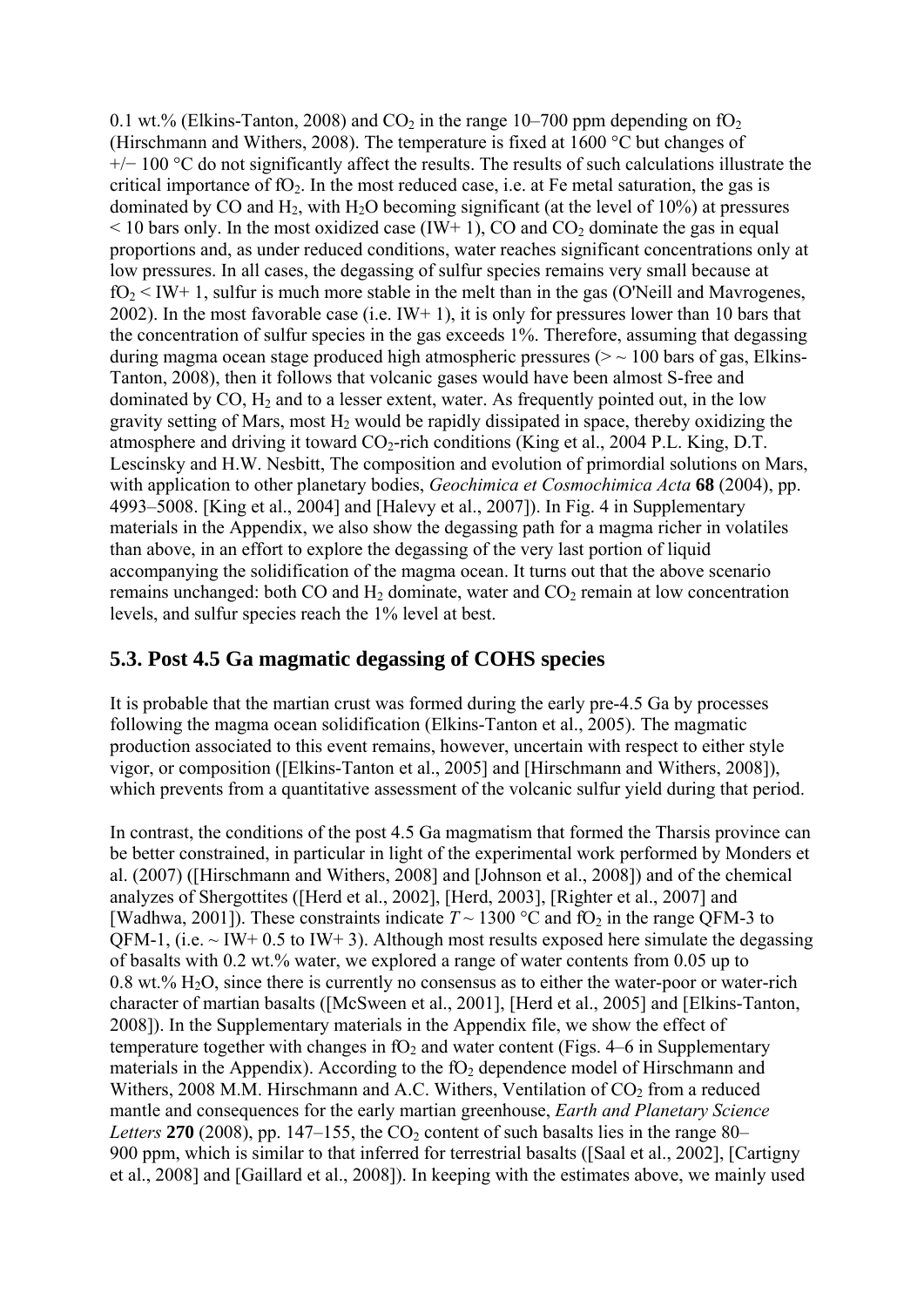an initial melt sulfur content of 4000 ppm, though a few additional calculations for an S content of 7000 ppm were performed.

In the following description, we first focus on the extent of sulfur degassing out of the melt and then describe its abundance and speciation in the gas. In all cases the master variables appear to be the pressure of degassing, the pre-eruptive  $fO<sub>2</sub>$  and the initial melt water content. Fig. 4a shows the sulfur content in the melt during degassing upon decompression over a pressure range 1000 to 0.01 bar. The overall decrease in S content in the melt as pressure decreases obviously reflects the fact that sulfur is partitioned toward the gas phase; however, extensive sulfur degassing only initiates at pressures < 50 bars. In general, the more oxidized and/or the more water-rich, the more sulfur is extracted from the melt. For 0.2 wt.% water, at QFM-3.5 (i.e., IW+ 0.5 the most reducing magmatic  $fO<sub>2</sub>$  so far recognized on Mars), the S content in the basalt decreases from 4000 to 2500 ppm at 0.01 bar, whereas at QFM-1 (the most oxidizing conditions recognized for martian basalts), the S content in the melt decreases to less than 1500 ppm at 0.01 bar. In the case of a dry reduced basalt (0.05 wt.% water), sulfur does almost not exsolve and the basalt melt still contains 3500 ppm S at 0.01 bar. For the same reduced basalt but containing 0.8 wt.% water, the S content in the melt at 0.01 bar would be less than 800 ppm. For the same water content and the same pressure but considering the oxidized end-member (QFM-1), the S content in the melt at 0.01 bar is even lower, falling below 500 ppm. In summary, an oxidized and water-rich martian basalt could have delivered up to 3500 ppm S into the atmosphere (and more if more hydrous than 0.8 wt.%). Conversely, a reduced and water-poor martian basalt would degas less than 500 ppm, the bulk of the sulfur remaining dissolved in the basalt, probably ending up as sulfides during crystallisation.

The evolution of the composition of the gas phase during decompression requires a thorough description because of its complex multi-component nature. A typical degassing path of a martian basalt is shown in Fig. 5 (1300 °C, QFM-2, 0.2 wt.% water, 700 ppm  $CO<sub>2</sub>$ , 4000– 7000 ppm S). The changes in relative abundances of gas species primarily reflect their contrasted solubilities in the silicate melt (Behrens and Gaillard, 2006) and the interplay with homogeneous equilibria in the gas phase in response to pressure changes ([Holloway, 1987] and [Symonds et al., 1994]). The gas venting at pressures  $> 20$  bars is dominated by  $CO<sub>2</sub>$  and CO. At lower pressures, water is the most abundant gas component. Sulfur species reach the 1% level at pressures lower than a few tens of bars. Interestingly, the S-species stable in the range a few tens of bars to a few bars is  $H_2S$ . At lower pressures,  $S_2$  and  $SO_2$  become dominant. At a pressure of  $0.1$  bar, the  $SO<sub>2</sub>$  concentration is the highest and reaches  $\sim$  10 mol% of the gas. In addition, at such a pressure and for basalts initially having 4000 ppm S,  $S_2$  constitutes up to 20 mol% of the gas, which brings the total fraction of sulfur bearing species to 30 mol%. For the S-rich case (7000 ppm), at 0.1 bar, the total fraction of S-species  $is \sim 40$  mol%. Such a high sulfur fraction in the gas is due to the enhanced extraction of sulfur from the melt at low pressure and to the high sulfur content in the basalt (note however that at 0.01 bar for such a water content and  $fO<sub>2</sub>$ , the basalt has still 2000–3500 ppm dissolved sulfur for initial S-contents of 4000–7000 ppm, respectively). The increasing fractions of  $SO_2$  and  $S_2$ over H2S as pressure decreases are due to the well known pressure effect on the redox reactions governing the abundances of those two species:

## $2 H_2S$   $S_2+2 H_2$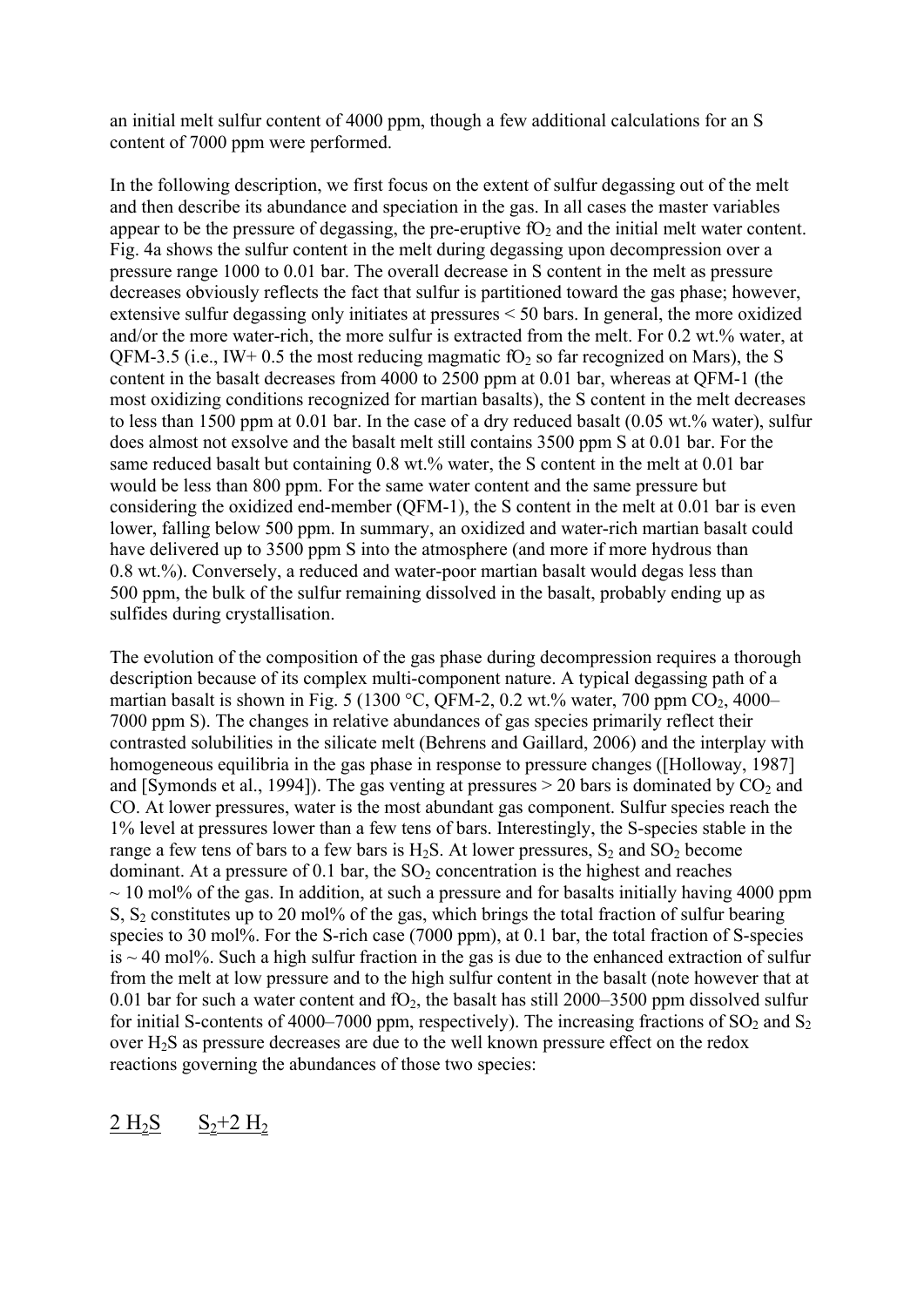# $2 \text{ H}_2\text{O} + \text{H}_2\text{S}$   $\text{SO}_2 + 3 \text{ H}_2$

Both reactions (6) and (7) are driven rightward as pressure decreases due to the imbalance in the total number of moles involved on both sides of the equilibria (Symonds et al., 1994). For all degassing calculations we have performed, at pressures lower than a few bars, and in the fO<sub>2</sub> range of martian basalts (down to IW), SO<sub>2</sub> dominates over H<sub>2</sub>S (see Fig. 5 and Figs. 5–7 in Supplementary materials in the Appendix).

The total sulfur content of the gas and its speciation not only depend on pressure but they also vary with the bulk volatile contents and the redox conditions (Fig. 4b and c). For a given water content, the sulfur content in the gas increases with increasing  $fO_2$ , which is a direct consequence of the fO<sub>2</sub> effect on the amount of sulfur degassed as shown in Fig. 4a. At 0.01 bar, for the most oxidized conditions (QFM-1), the total sulfur content in the gas reaches 35 mol%, against 25% at IW. High water content has a dramatic effect on the gas sulfur content essentially because of dilution effects. Indeed, a basalt initially containing 0.8 wt.% dissolved water would end up having a gas phase dominated by water and, whatever the initial  $fO_2$ , the bulk S content of the gas phase remains below 20 mol% (which would still correspond to sulfur-rich volcanic gases on Earth). At first sight, this appears conflicting with Fig. 4 which clearly shows that the extraction of sulfur from the melt is favored by the presence of water, but the diluting effect of  $H_2O$  due to high bulk water content dominates here. In contrast, dry basalts, such as shown in Fig. 4, retain their sulfur in the melt but yield the sulfur richest gas. Indeed, the calculation at QFM-1 (oxidized) shows that the dry basalt has a gas phase with up to 50 mol% of S-species (Fig. 4b). This is a consequence of the very low water content in the system, which implies a low water content in the gas.

The fraction of sulfur in the  $SO_2$  form is  $> 40\%$  for the most oxidizing conditions whatever the water content is (Fig. 4c). In contrast, for the lowermost fO<sub>2</sub> conditions explored, the  $SO_2$ fraction is relatively small and remains below 20%. However, in the case of water-rich and reduced conditions, the  $SO<sub>2</sub>$  fraction strongly increases with decreasing pressure owing to reaction (7). At a degassing pressure of 0.1 bar, the  $SO<sub>2</sub>$  fraction of such a reduced and hydrous basalt is 40 mol%. In all cases (regardless of water content and  $fO<sub>2</sub>$ ), for pressures lower than a few bars, the fraction of sulfur in the H<sub>2</sub>S form becomes negligible and  $SO_2$  or  $S_2$ dominate the gas (see Figs. 5–6 in Supplementary materials in the Appendix). The relative abundance of  $SO_2$  and  $S_2$  is then essentially controlled by  $fO_2$  and water content, which both favor  $SO<sub>2</sub>$ .

### **5.4. Conditions of volcanic gas delivery on Mars**

We have shown that the nature of the volcanic gases and their sulfur content heavily depend on the pressure of emissions, which can be approximated by the atmospheric pressure. Nowadays, the atmospheric pressure is very low, around 0.007 bar, but such a condition probably did not prevail during all the geological history of Mars. Several works have shown that the martian atmospheric pressure may have been much higher in the past, depending in part on the extent of volcanic degassing. For example, Elkins-Tanton (2008) showed that the early Mars could have had an atmospheric pressure on the order of 100 bars due to degassing accompanying the magma ocean cooling at around 4.5 Ga. This however heavily depends on assumptions of the initial volatile inventory of early Mars on which there is no clear consensus ([Pepin, 2006] and [Ikoma and Genda, 2006]). How, as well as when, the martian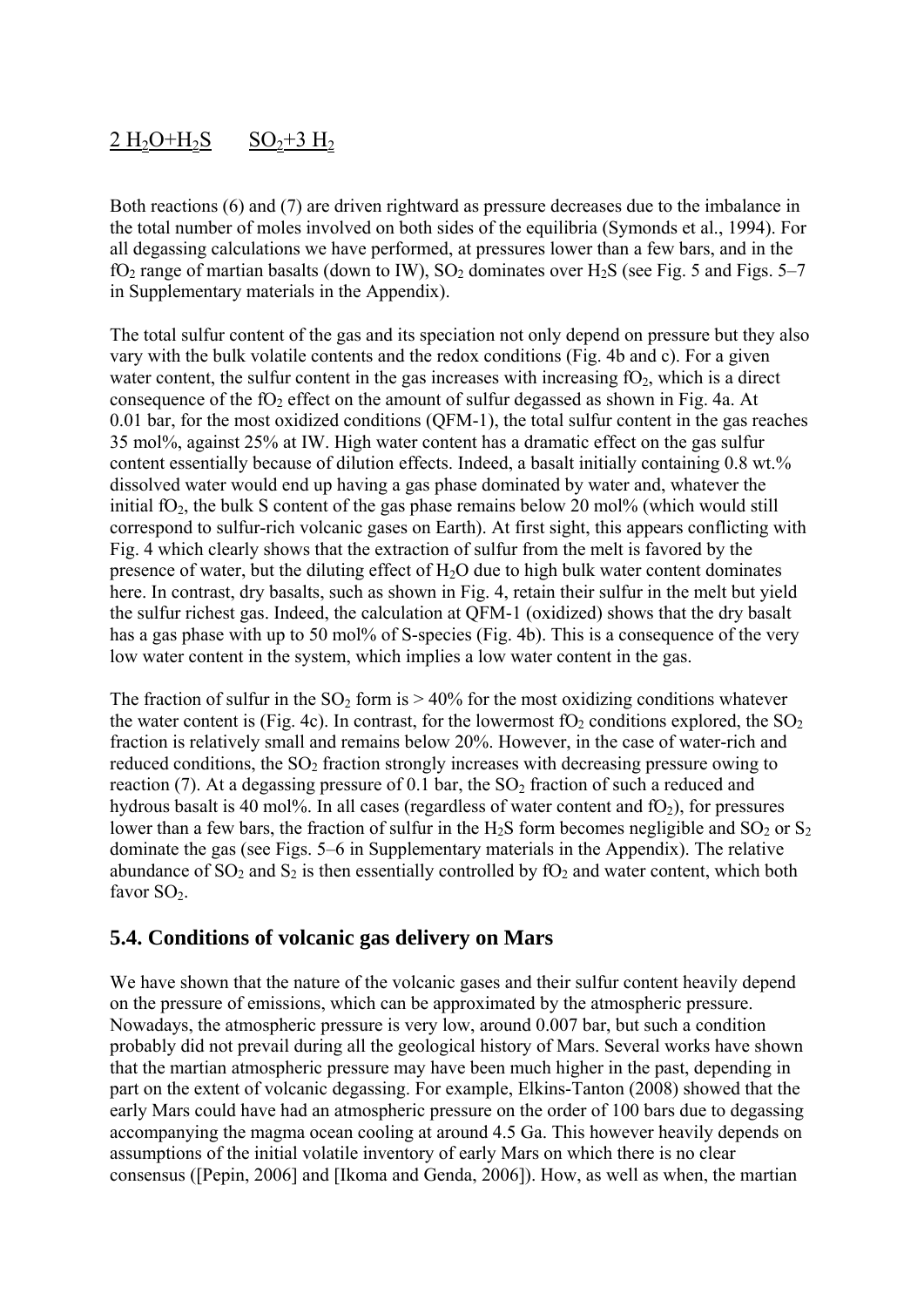atmosphere shifted from its putative early dense status toward its present-day teneous character remains difficult to constrain. It is possible that most of the early atmosphere was lost when the dynamo (active core), which was shielding the planet from solar sputtering losses, switched off (Pepin, 2006 and references therein). In addition, our calculations show that an important part of volatile species released by magmas would be composed of  $H_2$  (in addition to CO), which would probably not remain in the atmosphere but would be rather lost in space. A continuous volcanic input would counteract gravitational escape and any sort of atmospheric erosion processes ([Pepin, 2006] and [Barabash et al., 2007]) that would tend to dissipate the atmosphere. It remains, however, that both factors (end of dynamo and gravitational loss) make estimations of the pressure of the earliest martian atmosphere still largely conjectural. For the post 4.5 Ga period, however, Hirschmann and Withers (2008) concluded that the  $CO<sub>2</sub>$  delivered into the martian atmosphere was probably low (maximum of 1.4 bar). Thus, apart from the very early stages, it seems that the pressure of delivery of volcanic gases on Mars was possibly low in comparison to that on Earth, inasmuch the high altitude of martian volcanic vents is considered (Mt. Olympus culminates at 27 km, therefore a large volume of magma was emitted at altitudes > 10 km). Even if degassing were to occur beneath a substantial ocean layer as proposed for Mars (Knoll and Grotzinger, 2006), pressure would not exceed a few bars (i.e. 2 bars for a 50 m thick ocean). In summary, the early martian atmosphere could have been high (few bars to tens of bars) whereas it seems likely that the post 4.5 Ga of martian history was dominated by low atmospheric pressure conditions.

### **5.5. Magmatic degassing on Mars versus Earth**

The low atmospheric pressure reigning during magmatic degassing on Mars after the 4.5 Ga period and the high S content in the magma both imply a high S content in the gas phase. Fig. 4 and Fig. 5 (see also Figs. 4–6 in Supplementary materials in the Appendix) indeed show that up to 50 mol% of the post 4.5 Ga martian volcanic gases could have been composed of Sspecies, with  $SO<sub>2</sub>$  being the most abundant species for many investigated conditions (Fig. 4, Figs. 5–6 in Supplementary materials in the Appendix). Such a high S-content strongly contrasts with volcanic gases on Earth (either MORBs degassing below the oceans or during early magmatic degassing in a denser atmosphere). Our calculations show that the S contents of volcanic exhalations from magmatism at mid ocean ridges, i.e. at a few hundreds bars, should be typically 0.1–1% (Figs. 4–6 in Supplementary materials in the Appendix). MORBs constituting 75% of present-day extrusive magmatism (e.g. Scaillet et al., 2003), they can be considered as representative of the global Earth degassing. Arc volcanism is dominated by andesites that are essentially venting water with low sulfur content  $($  < 1%) (Symonds et al., 1994). A few subaerial volcanoes (Mt. Etna, Kilauea) produce sulfur-rich gases, with S content up to  $10-20$  mol%  $SO<sub>2</sub>$  (Symonds et al., 1994) but they represent a small fraction of the global volcanism on Earth  $($   $\sim$  10% of extrusive rocks on Earth, e.g. Scaillet et al., 2003). We thus conclude that volcanic gases emitted during the post 4.5 Ga period on Mars were on average 10–100 times richer in S than the average volcanic gases released on Earth.

#### **6. Surface waters and atmosphere on ancient Mars**

The late Noachian period, which followed the chaotic early Mars ([Hirschmann and Withers, 2008] and [Elkins-Tanton, 2008]), and during which the voluminous Tharsis province was active (Phillips et al., 2001), was possibly a period of high sulfur volcanic emissions into the tenuous martian atmosphere. The amount of basalts emitted from these volcanic centers has been estimated at  $3 \times 10^8$  km<sup>3</sup> (Phillips et al., 2001). Our calculations show however that S-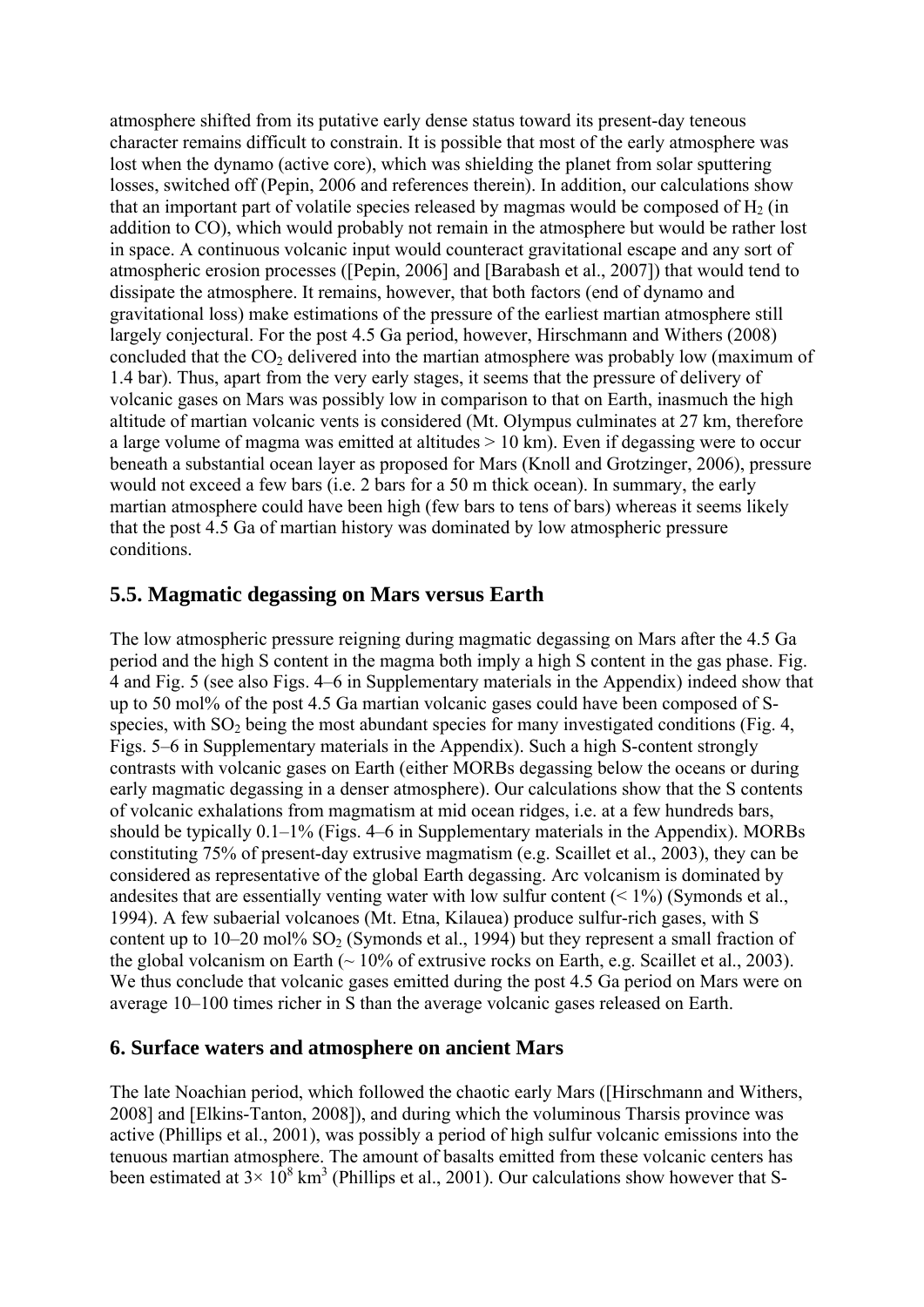rich gases can be prevented if Tharsis basalts were dry  $(0.05 \text{ wt.}\% \text{ H}_2\text{O})$  and reduced ( $\sim$  IW). If such magmas, whose redox condition and  $H<sub>2</sub>O$  content are within the range expected for Mars basalts ([Herd et al., 2002], [Herd, 2003], [Righter et al., 2007] and [Wadhwa, 2001]), constituted the dominant part of the Tharsis province, then we do not expect any exceptionally high sulfur delivery into the atmosphere. In such a case, sulfur would remain in the basalt during eruption, either as sulfides if cooling was slow enough following lava extrusion or dissolved in the matrix glass. In such a scenario, the particularly S-rich character of the martian regolith could have thus come from the weathering of either sulfides or volcanic glass present in exposed mafic-ultramafic rocks (King and McSween, 2005). Since the sulfur content of martian basalts is in the range 4000–7000 ppm, exceeding by a factor of 4 to 7 the one of basalts on Earth, the observed S-enrichment on the martian regolith could thus be due to the basaltic component being itself richer in S than Earth basalts. The details of the mechanism(s) through which sulfur was leached from the basalt and concentrated in the regolith as sulfate minerals remain, however, to be elucidated.

In contrast, if the redox state of magmas emitted during the build up of the Tharsis province lied at the upper end of the redox range recorded by Shergottites and/or if those magmas were hydrous, then most of the dissolved sulfur prior to eruption was degassed. Our calculations show that if such magmas were oxidized and dry (0.05 wt.%  $H_2O$ ), they degassed  $\sim$  2000– 3000 ppm S and such volcanic gases were dominated by sulfur species ( $\sim$  50 mol%). Half of the sulfur species injected into the martian atmosphere was  $SO_2$ , the rest was  $S_2$ . If such oxidized basalts were in addition hydrous, then nearly all of their sulfur was degassed (4000– 7000 ppm) but the S-content in such gases was  $\sim$  20 mol%. The dominant sulfur species in the gas would be  $SO<sub>2</sub>$ .

Assuming that the Tharsis volcanic province produced  $3 \times 10^8$  km<sup>3</sup> of basalts (Phillips et al., 2001), we estimate that in the most favorable case (hydrous and oxidized basalts containing 7000 ppm S), about  $5.4 \times 10^{21}$  gr of sulfur was degassed in the atmosphere, with  $\sim 60\%$  as SO2. Considering that nearly all atmospheric sulfur would ultimately fall back on the ground, this would yield a 60 m thick layer of sulfates if uniformly distributed over Mars surface (for simplicity, we considered here only anhydrite but clearly other sulfate phases would be present; King et al., 2004). Such large quantities of sulfates in the martian regolith are in line with the suggestion that some deposits that are on the order of a few hundred meters thick with up to 20 to 30% sulfates (Johnson et al., 2008). If only 2500 ppm S were degassed by the  $3.10<sup>8</sup>$  km<sup>3</sup> of basalts, an equivalent layer of 25 m of sulfates covering the martian surface could be formed.

Degassing of volcanic sulfur therefore provides an explanation to the high content of this element in the martian regolith. Furthermore, since volcanic  $SO<sub>2</sub>$  is readily scrubbed out from volcanic gases by aquifers (Symonds et al., 2001), this, along with high bulk S contents of the gas phase, may have lead to extensive acidification of any persistent layer of water on Mars (Halevy et al., 2007). An important consequence of such a scenario would be the inhibition of carbonate precipitation and/or the dissolution of pre-existing surface carbonates in seawater ([Fairen et al., 2004] and [Halevy et al., 2007]), which in turn would have favored the preservation of high  $CO<sub>2</sub>$  content in the atmosphere (Halevy et al., 2007).

### **7. Perspectives**

On a larger scale, our modeling has also implications for the understanding of sulfur systematics in the Solar system. For instance, as stressed above, Aubrites rank among the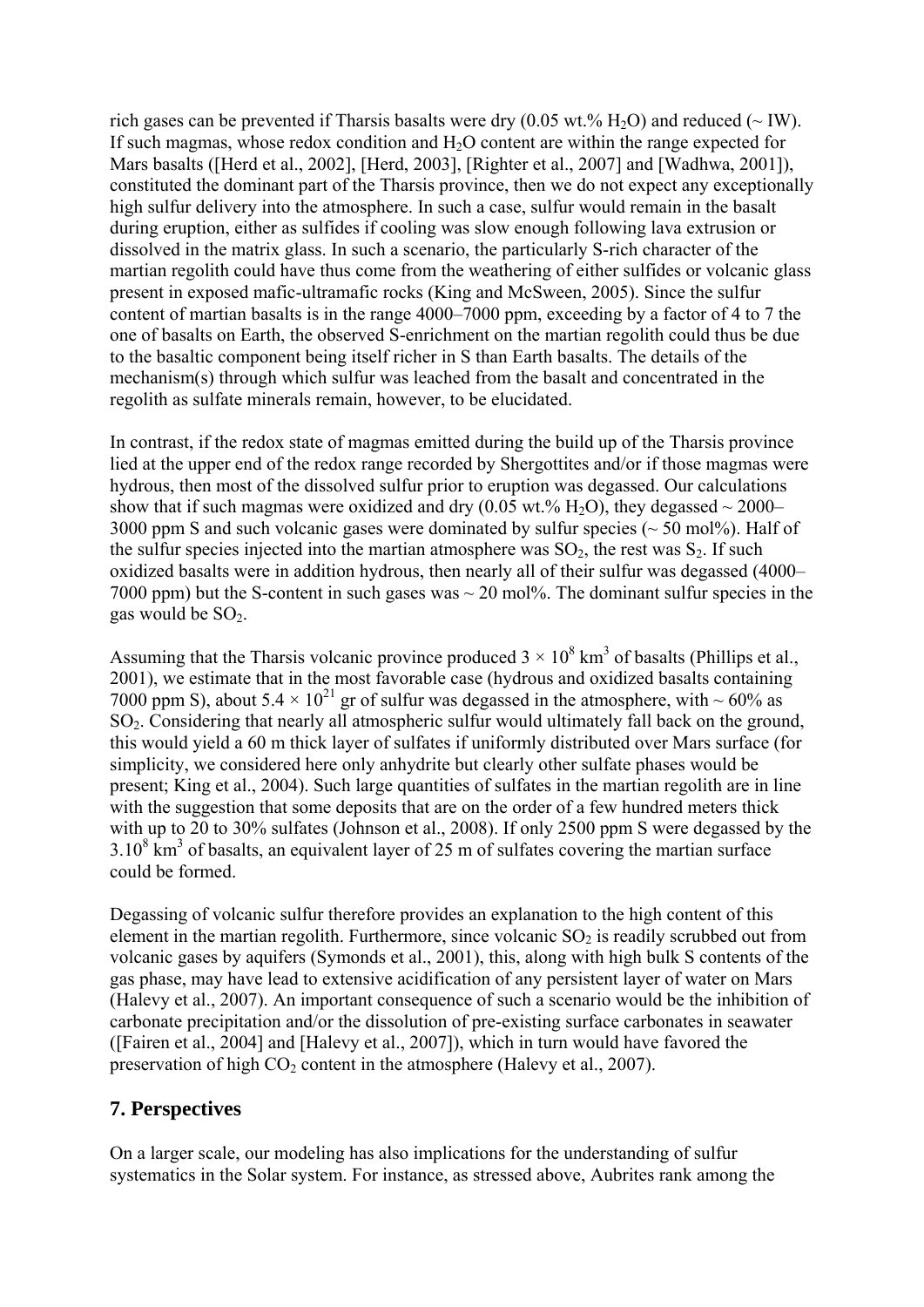most reduced achondrites (Righter et al., 2007), and have very high sulfur contents in their mesostase (Fogel, 2005), both features being in qualitative agreement with our model predictions (Fig. 1). Such an intimate relationships between accretion  $fO<sub>2</sub>$  and S also holds true for Vesta, whose FeO and S ([Righter et al., 2007] and [Gibson et al., 1985]) contents fall close to our calculated curve (Fig. 1). That the S and FeO contents of Aubrites, Earth, Mars and Vesta can be reproduced by one single model is circumstantial evidence for the strong, yet highly non linear, interrelationships existing between S and  $fO<sub>2</sub>$  in the Solar system (Fig. 1). It indicates that, asides from bulk sulfur,  $fO<sub>2</sub>$  variations among planets or planetesimals, either during accretion or at later stages (Rubie et al., 2004), will largely control the amount of S outgassed, whenever magmatism takes place. Any planetary body having a bulk redox state (Fe/FeO ratio) different from either Earth or Mars will have a different style of sulfur degassing. Jupiter's satellite Io, the most volcanically active planetary body of the solar system, is frequently emitting large quantities of sulfur as  $SO_2 \pm S_2$  (Zolotov and Fegley, 1999) which possibly mirror one of the extreme cases simulated in the previous sections. On the other side, Mercury's mantle, whose FeO content is estimated to be in the range 0–3 wt.% (Righter et al., 2007), should have a higher mantle S content than Earth (for a similar bulk S content), similar to that of Aubrite meteorites (Fig. 1). The degassing systematic of magmas produced from such an S-rich mantle would perhaps mimic the one we exemplify here for Mars given the tenuous atmosphere that was likely prevailing on early Mercury.

#### **Acknowledgments**

This work was funded by the French program on Planetology (PNP-2007, project "MagMars"). We acknowledge the careful reviews of Penelope King and Marc Hirschmann and the editorial handling of Richard Carlson.

#### **References**

Allègre et al., 2001 C.J. Allègre, G. Manhès and E. Lewin, Chemical composition of the Earth and the volatility control on planetary genetics, *Earth and Planetary Science Letters* **185** (2001), pp. 49–69

Barabash et al., 2007 S. Barabash, A. Fedorov, R. Lundin and J.-A. Sauvaud, Martian atmospheric erosion rates, *Science* **315** (2007), pp. 501–503.

Behrens and Gaillard, 2006 H. Behrens and F. Gaillard, Geochemical aspects of melts: volatiles and redox behavior, *Elements* **2** (2006), pp. 275–280

Bullock and Moore, 2007 M.A. Bullock and J.M. Moore, Atmospheric conditions on early Mars and the missing layered carbonates, *Geophysical Research Letters* **34** (2007), p. L19201

Burgisser and Scaillet, 2007 A. Burgisser and B. Scaillet, Redox evolution of a degassing magma rising to the surface, *Nature* **445** (2007), pp. 194–197

Carroll and Webster, 1994 M. Carroll and J.D. Webster, Solubilities of sulfur, noble gases, nitrogen, chlorine and fluorine in magmas. In: M.R. Carroll and J.R. Holloway, Editors, *Volatiles in Magmas*, *Reviews in Mineralogy* **vol. 30** (1994), pp. 231–280.

Cartigny et al., 2008 P. Cartigny, F. Pineau, C. Aubaud and M. Javoy, Towards a consistent mantle carbon flux estimate: insights from volatile systematics  $(H_2O/Ce, \delta D, CO_2/Nb)$  in the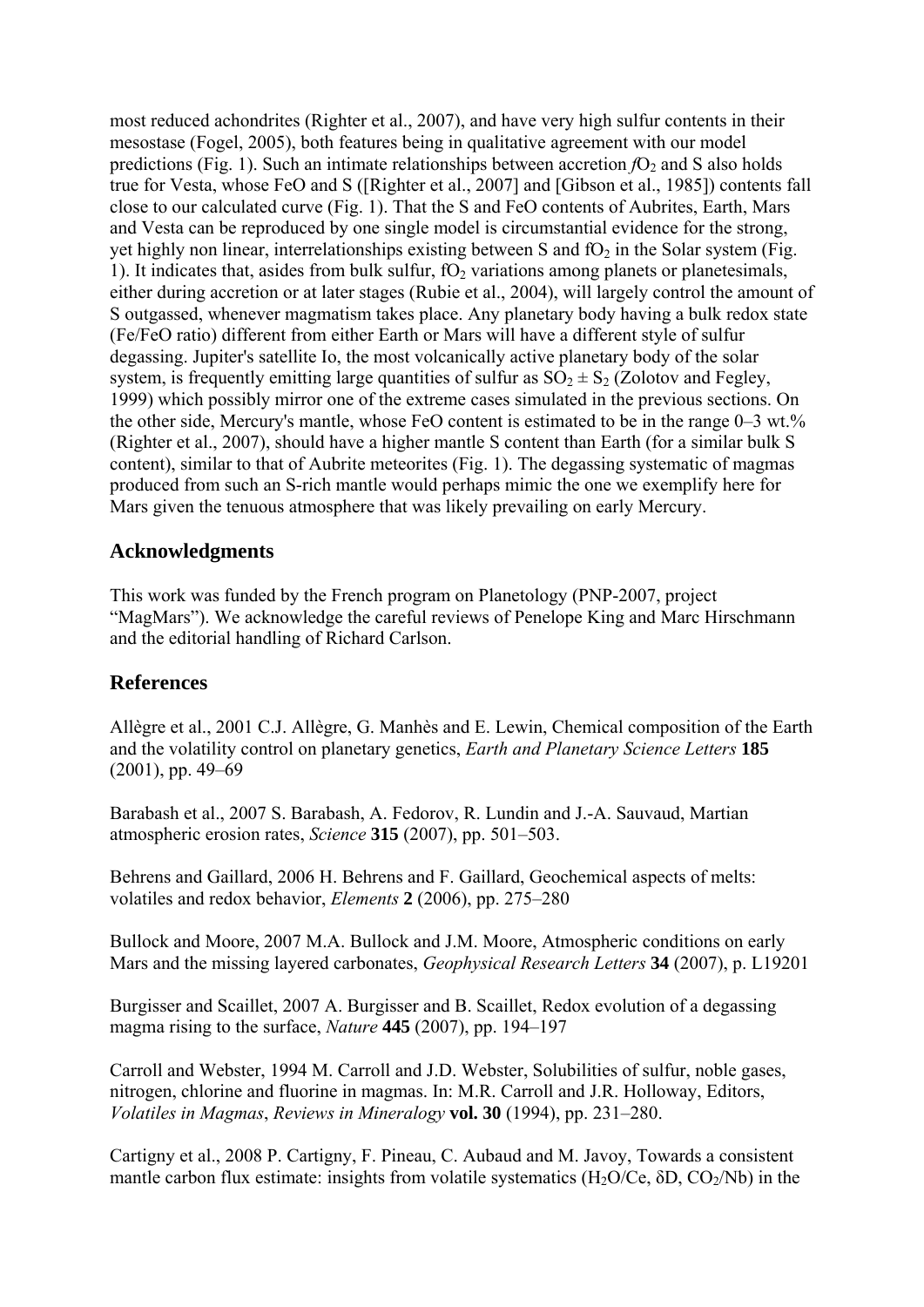North Atlantic mantle (14 °N and 34 °N), *Earth and Planetary Science Letters* **265** (2008), pp. 672–685.

Clark and Baird, 1979 B.C. Clark and A.K. Baird, Is the martian lithosphere sulfur rich?, *Journal of Geophysical Research* **84** (1979), pp. 8395–8403.

Chabot, 2004 N.L. Chabot, Sulfur contents of the parental metallic cores of magmatic iron meteorites, *Geochimica et Cosmochimica Acta* **68** (2004), pp. 3607–3618.

Dreibus and Palme, 1996 G. Dreibus and H. Palme, Cosmochemical constraints on the sulfur content in the Earth's core, *Geochimica and Cosmochimica Acta* **60** (1996), pp. 1125–1130.

Elkins-Tanton, 2008 L.T. Elkins-Tanton, Linked magma ocean solidification and atmospheric growth for Earth and Mars, *Earth and Planetary Science Letters* **271** (1–4) (2008), pp. 181– 191

Elkins-Tanton et al., 2005 L.T. Elkins-Tanton, E.M. Parmentier and P.C. Hess, The formation of ancient crust on Mars through magma ocean processes, *Journal of Geophysical Research* **110** (2005), p. E12S01

Fairen et al., 2004 A.G. Fairen, D. Fernandez-Remolar, J.M. Dohm, V.R. Baker and R. Amils, Inhibition of carbonate synthesis in acidic oceans on early Mars, *Nature* **431** (2004), pp. 423– 426.

Farquhar et al., 2000 J. Farquhar, J. Savrino, T.L. Jackson and M.H. Thiemens, Evidence of atmospheric sulphur in the martian regolith from sulphur isotopes in meteorites, *Nature* **404** (2000), pp. 50–52

Fogel, 2005 R.A. Fogel, Aubrite basalt vitrophyres: the missing basaltic component and highsulfur silicate melts, *Geochimica et Cosmochimica Acta* **69** (2005), pp. 1633–1648.

Gaillard et al., 2003 F. Gaillard, M. Pichavant and B. Scaillet, Experimental determination of activities of FeO and  $Fe<sub>2</sub>O<sub>3</sub>$  components in hydrous silicic melts under oxidizing conditions, *Geochimica et Cosmochimica Acta* **67** (2003), pp. 4389–4409.

Gaillard et al., 2008 F. Gaillard, M. Malki, G. Iacono-Marziano, M. Pichavant and B. Scaillet, Carbonatite melts and electrical conductivity of the asthenosphere, *Science* **322** (2008), pp. 1363–1365.

Gendrin et al., 2005 A. Gendrin, N. Mangold, J.P. Bibring, Y. Langevin, B. Gondet, F. Poulet, G. Bonello, C. Quantin, J. Mustard, R. Arvidson and S. LeMouélic, Sulfates in martian layered terrains: the OMEGA/Mars Express view, *Science* **307** (2005), pp. 1587–1591.

Gibson et al., 1985 E.K. Gibson, C.B. Moore, T.M. Primus and C.F. Lewis, Sulfur in achondritic meteorites, *Meteoritics* **20** (1985), pp. 503–511.

Halevy et al., 2007 I. Halevy, M. Zuber and D. Schrag, A sulfur dioxide climate feedback on early Mars, *Science* **318** (2007), pp. 1903–1907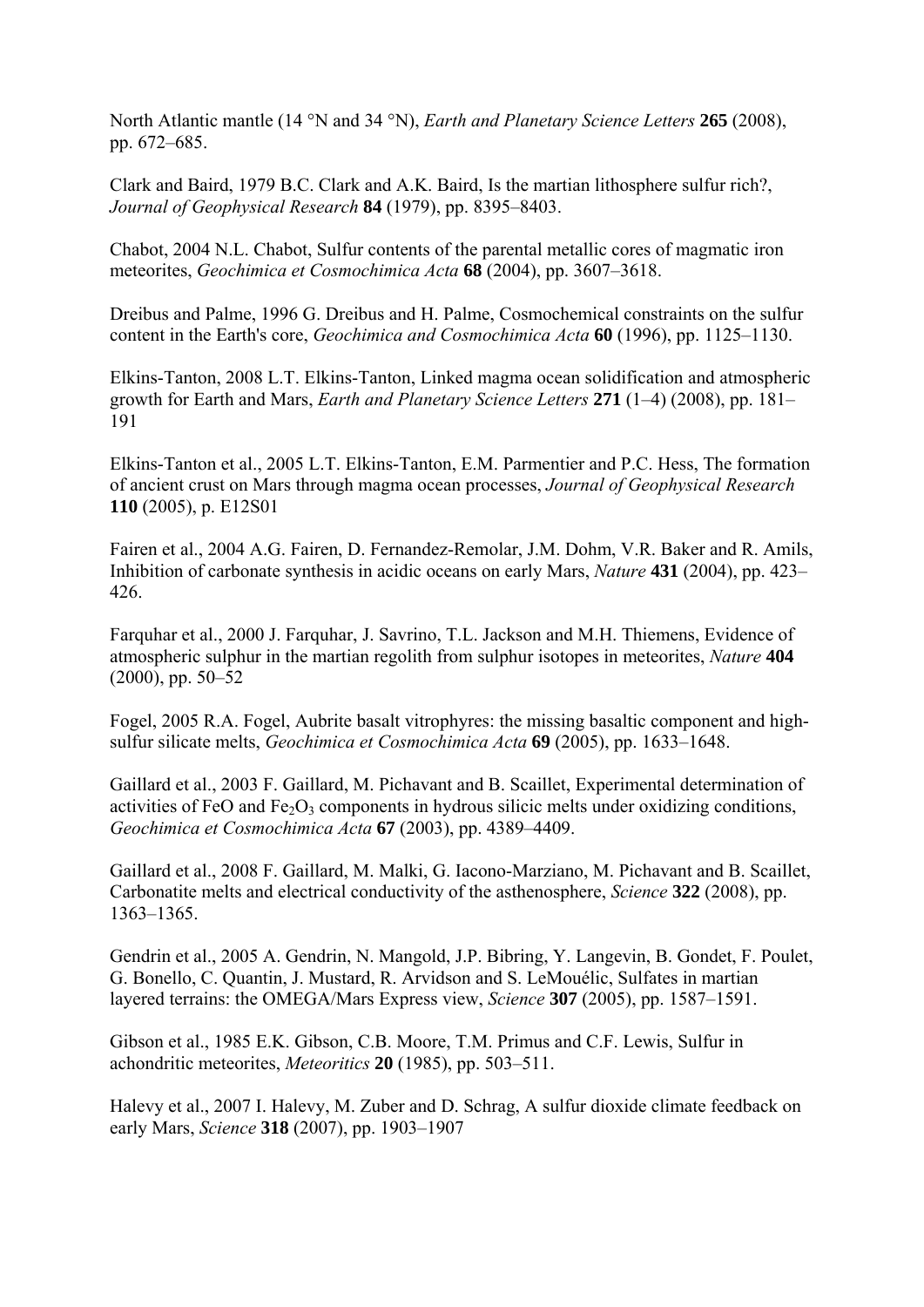Herd, 2003 C.D.K. Herd, The oxygen fugacity of olivine-phyric martian basalts and the components within the mantle and crust of Mars, *Meteoritics & Planetary Science* **38** (2003), pp. 1793–1805.

Herd et al., 2002 C.D.K. Herd, L.E. Borg, J.H. Jones and J.J. Papike, Oxygen fugacity and geochemical variations in the martian basalts: implications for martian basalt petrogenesis and the oxidation state of the upper mantle of Mars, *Geochimica et Cosmochimica Acta* **66** (11) (2002), pp. 2025–2036.

Herd et al., 2005 C.D.K. Herd, A.H. Treiman, G.A. McKay and C.K. Shearer, Light lithophile elements in martian basalts: evaluating the evidence for magmatic water degassing, *Geochimica et Cosmochimica Acta* **69** (2005), pp. 2431–2440

Hilgren et al., 2000 V.J. Hilgren, C.K. Gessmann and J. Li, An experimental perspective on light elements in the Earth's core. In: R.M. Canup and K. Righter, Editors, *Origin of the Earth and Moon*, The university of Arizona Press (2000), pp. 245–264.

Hirschmann and Withers, 2008 M.M. Hirschmann and A.C. Withers, Ventilation of  $CO<sub>2</sub>$  from a reduced mantle and consequences for the early martian greenhouse, *Earth and Planetary Science Letters* **270** (2008), pp. 147–155.

Holloway, 1987 J.R. Holloway, Igneous fluids. In: H.P. Eugster and I.S.E. Carmichael, Editors, *Thermodynamic Modelling of Geological Materials: Minerals, Fluids, Melts*, *Reviews in Mineralogy* **vol. 17** (1987), pp. 211–233.

Holzheid and Grove, 2002 A. Holzheid and T.L. Grove, Sulfur saturation limits in silicate melts and their implications for core formation scenarios for terrestrial planets, *American Mineralogist* **87** (2002), pp. 227–237.

Ikoma and Genda, 2006 M. Ikoma and I. Genda, Constraints on the mass of a habitable planet with water of nebular origin, *Astrophysical Journal* **648** (2006), pp. 696–706.

Johnson et al., 2008 S.S. Johnson, M.A. Mischna, T.L. Grove and M.T. Zuber, Sulfur-induced greenhouse warming on early Mars, *Journal of Geophysical Research* **113** (2008), p. E08005

Kilburn and Wood, 1997 M.R. Kilburn and B.J. Wood, Metal-silicate partitioning and the incompatibility of S and Si during core formation, *Earth and Planetary Science Letters* **152** (1997), pp. 139–148.

King and McSween, 2005 P.L. King and H.Y. McSween Jr., Effects of H2O, pH and oxidation state on the stability of Fe-minerals on Mars, *Journal of Geophysical Research* **110** (2005), p. E12S10

King et al., 2004 P.L. King, D.T. Lescinsky and H.W. Nesbitt, The composition and evolution of primordial solutions on Mars, with application to other planetary bodies, *Geochimica et Cosmochimica Acta* **68** (2004), pp. 4993–5008.

Knoll and Grotzinger, 2006 A.H. Knoll and J. Grotzinger, Water on Mars and the prospect of martian life, *Elements* **2** (2006), pp. 169–173.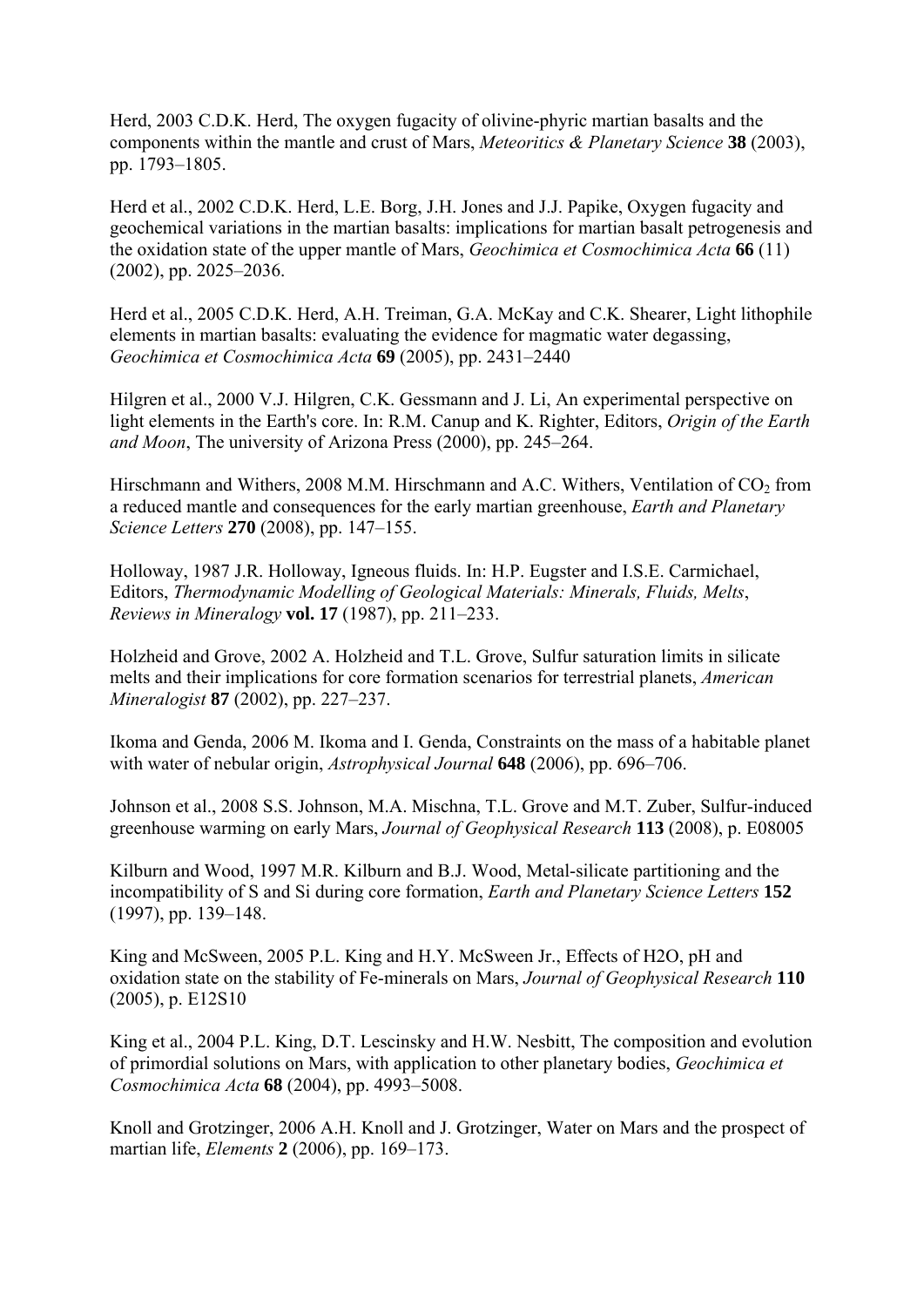Kress, 1997 V.C. Kress, Thermochemistry of sulfide liquids. I. The system O–S–Fe at 1 bar, *Contributions to Mineralogy and Petrology* **127** (1997), pp. 176–186.

Kress and Carmichael, 1991 V.C. Kress and I.S.E. Carmichael, The compressibility of silicate liquids containing Fe2O3 and the effect of composition, temperature, Oxygen fugacity and pressure on their redox states, *Contributions to Mineralogy and Petrology* **108** (1991), pp. 82– 92.

Li and Agee, 1996 J. Li and C.B. Agee, Geochemistry of mantle–core differentiation at high pressure, *Nature* **381** (1996), pp. 686–689.

Mathez, 1979 E.A. Mathez, Sulfide relations in Hole *418A* flows and sulfur contents of glasses, *Initial Rep. of the Deep Sea Drilling Project, 53*, U.S. Gov't Printing Office, Washington, D.C. (1979), pp. 1069–1085.

Mathez, 1984 E.A. Mathez, Influence of degassing on oxidation-states of basaltic lavas, *Nature* **310** (1984), pp. 371–375.

Mavrogenes and O'Neill, 1999 J. Mavrogenes and H.S.C. O'Neill, The relative effects of pressure, temperature and oxygen fugacity on the solubility of sulfide in magmas, *Geochimica Cosmochimica Acta* **63** (1999), pp. 1173–1180

McDonough and Sun, 1995 W.F. McDonough and S.S. Sun, The composition of the Earth, *Chemical Geology* **120** (1995), pp. 1125–1130.

McSween, 1994 H.Y. McSween, What we have learned about Mars from SNC meteorites, *Meteoritics* **29** (1994), pp. 757–779.

McSween et al., 2001 H.Y. McSween, T.L. Grove, R.C. Lentz, J.C. Dann, A.H. Holzheid, L.R. Riciputi and J.G. Ryan, Geochemical evidence for magmatic water within Mars from pyroxenes in the Shergotty meteorite, *Nature* **409** (2001), pp. 487–490.

Monders et al., 2007 A.G. Monders, M, E. édar d and T.L. Grove, Phase equilibrium investigations of the Adirondack class basalts from the Gusev plains, Gusev crater, Mars, *Meteoritics & Planetary Science* **42** (2007), pp. 131–148.

Moretti and Ottonello, 2004 R. Moretti and G. Ottonello, Solubility and speciation of sulfur in silicate melts: the Conjugated-Toop-Samis-Flood-Grjotheim (CTSFG) model, *Geochimica et Cosmochimica Acta* **69** (2004), pp. 801–823.

Musselwhite et al., 2006 D.S. Musselwhite, H.A. Dalton, W.S. Kiefer and A.H. Treiman, Experimental petrology of the basaltic shergottite Yamato-980459: implications for the thermal structure of the martian mantle, *Meteoritics & Planetary Science* **41** (2006), pp. 1271–1290.

Niu, 1997 Y. Niu, Mantle melting and melt extraction processes beneath ocean ridges: evidence from abyssal peridotites, *Journal of Petrology* **38** (1997), pp. 1047–1074.

O'Neill, 1991 H.S.C. O'Neill, The origin of the moon and the early history of the Earth—I. A chemical model, *Geochimica et Cosmochimica Acta* **55** (1991), pp. 1159–1172.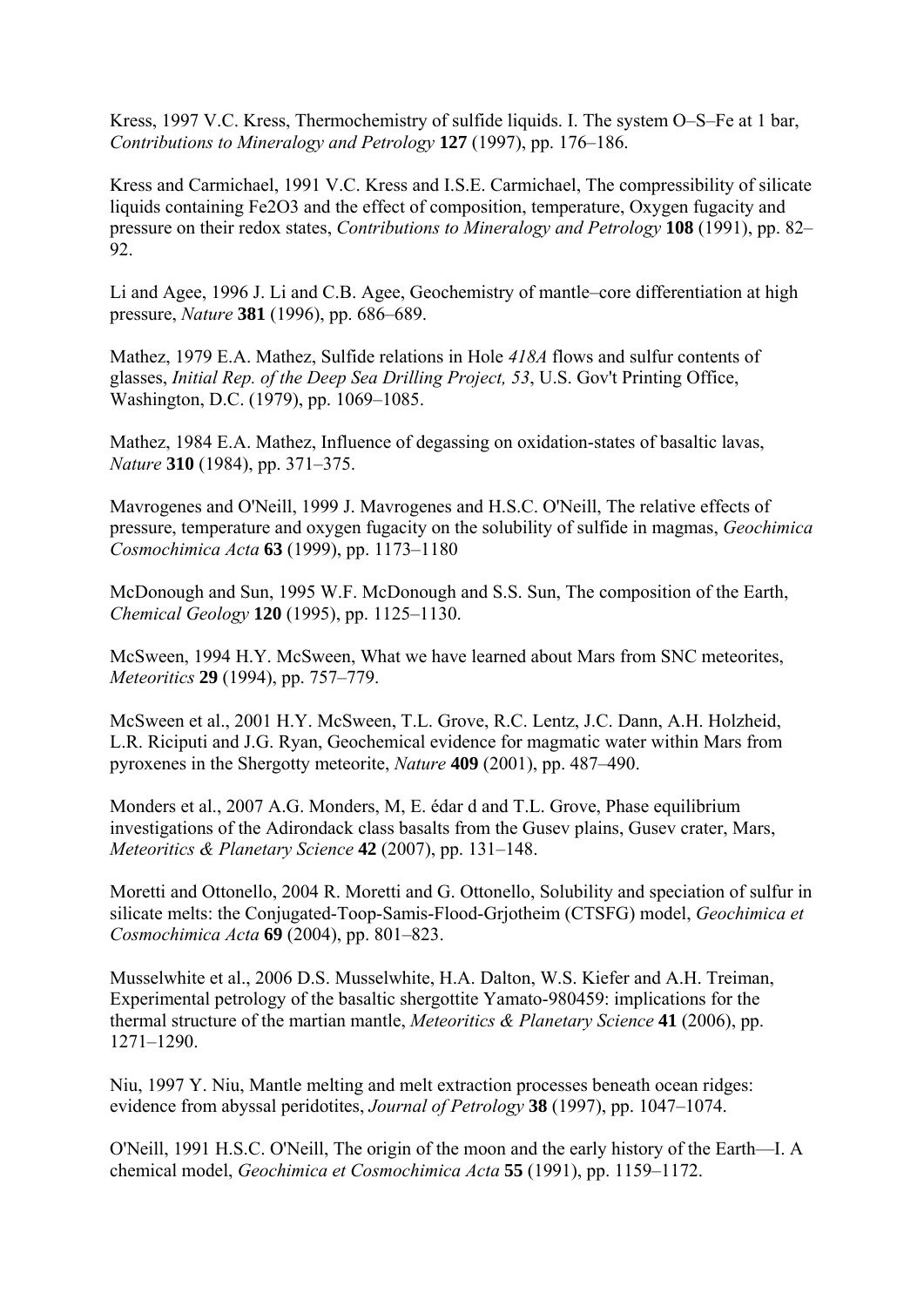O'Neill and Mavrogenes, 2002 H.S.C. O'Neill and J. Mavrogenes, The sulfide saturation capacity and the sulfur content at sulfide saturation of silicate melts at 1400 °C and 1 bar, *Journal of Petrology* **43** (2002), pp. 1049–1087.

Palme and Jones, 2003 H. Palme and A. Jones, Solar system abundances of the elements, *Treatise on geochemistry* **1** (2003), pp. 41–61 ISBN: 0-08-044336-2.

Pepin, 2006 R.O. Pepin, Atmospheres on the terrestrial planets: clues to origin and evolution, *Earth and Planetary Science Letters* **252** (2006), pp. 1–14.

Phillips et al., 2001 R.J. Phillips, M.T. Zuber, S.C. Solomon, M.P. Golombek, B.M. Jakosky, W.B. Banerdt, D.E. Smith, R.M.E. Williams, B.M. Hynek, O. Aharonson and S.A. Hauck, Ancient geodynamics and global-scale hydrology on Mars, *Science* **291** (2001), pp. 2587– 2591. K. Righter and M.J. Drake, Core formation in Earth's moon, Mars, and Vesta, *Icarus* **124** (1996), pp. 513–529.

Righter et al., 2007 K. Righter, M.J. Drake and E. Scott, Compositional relationships between meteorites and terrestrial planets. In: D. Lauretta, L. Leshin and H.Y. McSween, Editors, *Meteorites and the Early Solar System II*, Univ. Arizona Press, Tucson (2007).

Rubie et al., 2004 D.C. Rubie, C.K. Gessmann and D.J. Frost, Partitioning of oxygen during core formation on the Earth and Mars, *Nature* **429** (2004), pp. 58–61.

Saal et al., 2002 A.E. Saal, E.H. Hauri, C.H. Langmuir and M.R. Perfit, Vapour undersaturation in primitive mid-ocean-ridge basalt and the volatile content of Earth's upper mantle, *Nature* **419** (2002), pp. 451–455.

Scaillet and Pichavant, 2004 B. Scaillet and M. Pichavant, Role of  $fO<sub>2</sub>$  in fluid saturation of oceanic basalt, *Nature* **430** (2004)

Scaillet and McDonald, 2006 B. Scaillet and R. McDonald, Experimental and thermodynamic constraints on the sulphur yield of peralkaline and metaluminous silicic flood eruptions, *Journal of Petrology* **47** (7) (2006), pp. 1413–1437

Scaillet et al., 2003 B. Scaillet, J.F. Luhr and M.R. Carroll, Petrological and volcanological constraints on volcanic sulfur emissions to the atmosphere. In: A. Robock and C. Oppenheimer, Editors, *Volcanism and the Earth's Atmosphere, AGU Geophysical monograph* **vol. 139** (2003), pp. 11–40.

Sherman, 1997 D.M. Sherman, The composition of the Earth's core: constraints on S and Si vs temperature, *Earth and Planetary Science Letters* **153** (1997), pp. 149–155.

Stewart et al., 2007 A.J. Stewart, M.W. Schmidt, W. Van-Westrenen and C. Liebske, Mars: a new core-crystallization regime, *Science* **316** (2007), pp. 1323–1325.

Symonds et al., 1994 R.B. Symonds, W.I. Rose, G.J.S. Bluth and T.M. Gerlach, Volcanic-gas studies: methods, results, and applications. In: M.R. Carroll and J.R. Holloway, Editors, *Volatiles in Magmas*, *Reviews in Mineralogy* **vol. 30** (1994), pp. 1–66.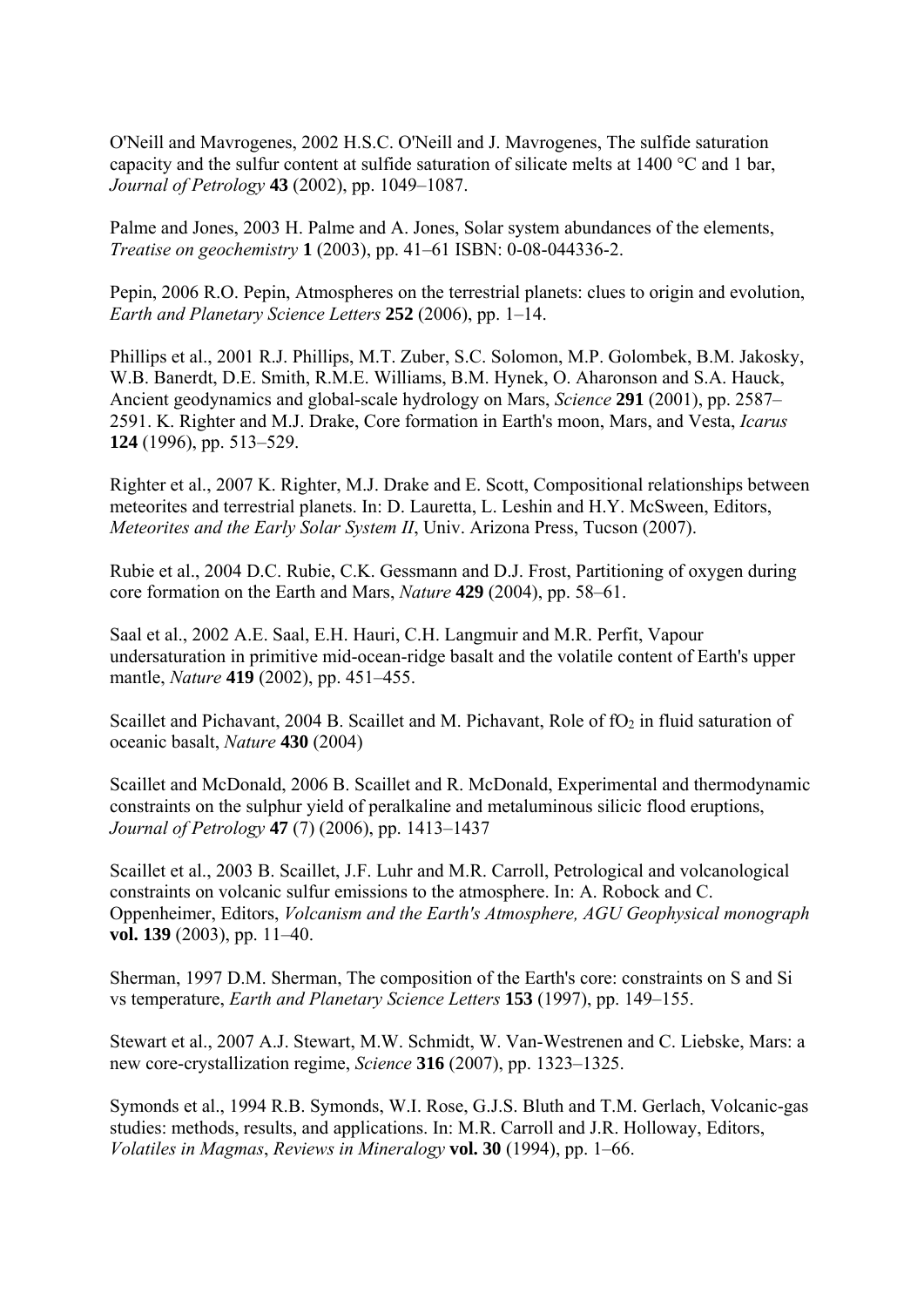Symonds et al., 2001 R.B. Symonds, T.M. Gerlach and M.H. Reed, Magmatic gas scrubbing: implications for volcano monitoring, *Journal of Volcanology and Geothermal Research* **108** (2001), pp. 303–341.

Wadhwa, 2001 M. Wadhwa, Redox states of Mars' upper mantle and crust from Eu anomalies in shergottite pyroxenes, *Science* **291** (2001), pp. 1527–1530

Wallace and Carmichael, 1992 P.J. Wallace and I.S.E. Carmichael, Sulfur in basaltic magmas, *Geochimica Cosmochimica Acta* **56** (1992), pp. 1863–1874.

Wang et al., 1991 C. Wang, J. Hirama, T. Nagasaka and S. Ban-Ya, Phase equilibria of liquid Fe–S–C ternary, *ISIJ International* **11** (1991), pp. 1292–1299.

Wänke and Dreibus, 1994 H. Wänke and G. Dreibus, Chemistry and accretion history of Mars, *Phil. Trans. Royal Soc. London A* **359** (1994), pp. 285–293. B.J. Wood, M.J. Walther and J. Wade, Accretion of the Earth and segregation of its core, *Nature* **441** (2006), pp. 825– 833.

Yen, 2005 R.G. Yen *et al.*, An integrated view of the chemistry and mineralogy of martian soils, *Nature* **436** (2005), pp. 49–54.

Zipfel et al., 2000 J. Zipfel, P. Scherer, B. Spettel, G. Dreibus and L. Schultz, Petrology and chemistry of the new shergottite Dar al Gani 476, *Meteoritics & Planetray Science* **35** (2000), pp. 95–106.

Zolotov and Fegley, 1999 M.Y. Zolotov and B. Fegley Jr., Oxidation state of volcanic gases and the interior of Io, *Icarus* **141** (1999), pp. 40–52.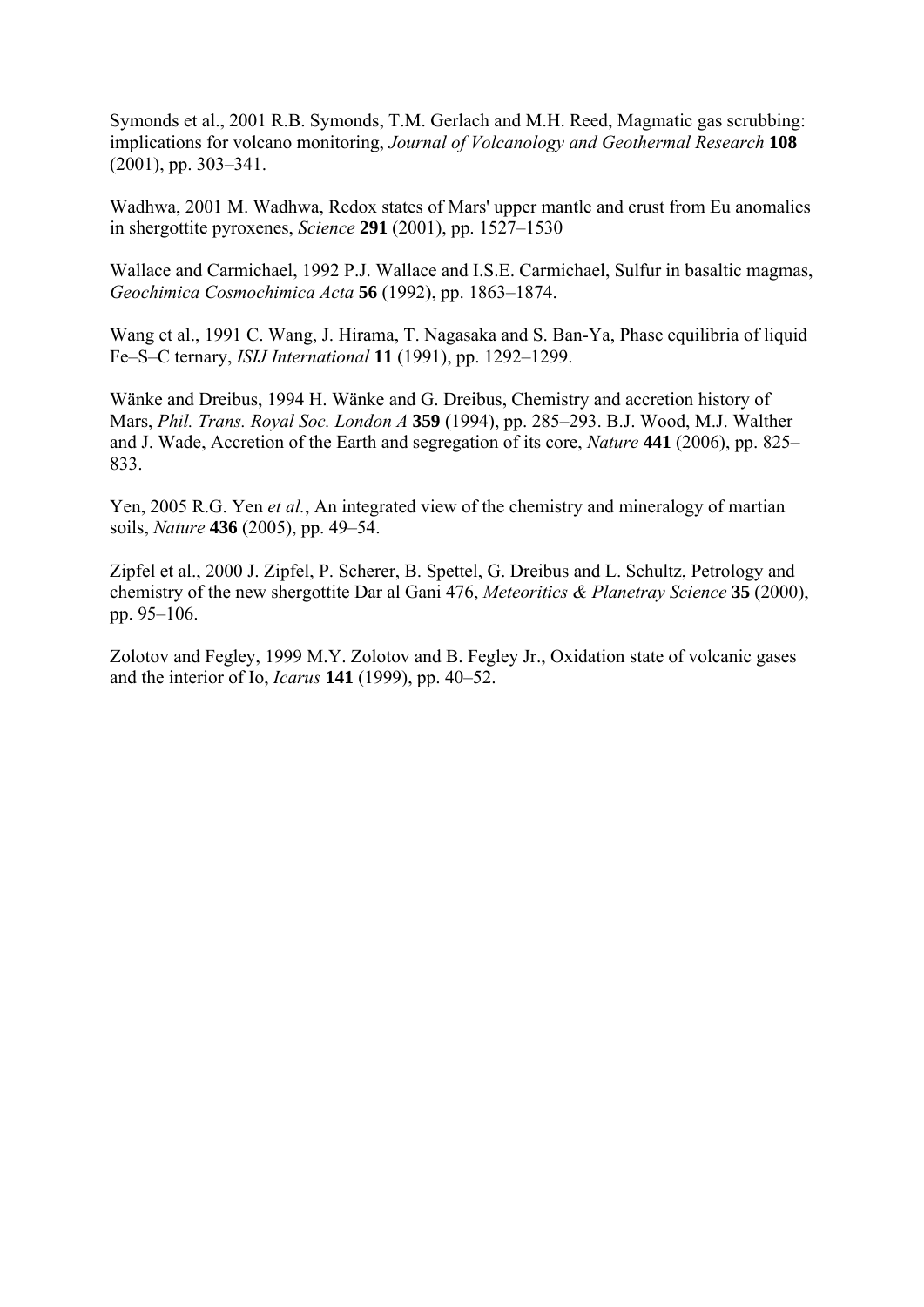### **Figures**



Fig. 1. Evolution of the sulfur content of the coexisting silicate and metal melts with the FeO content of the silicate melt, calculated for a bulk chondritic composition having a bulk sulfur content of 0.35 wt.%. Corresponding values of oxygen fugacity relative to the iron–wustite buffer are given on top of the diagram. Points refer to measured/estimated FeO–S content in the silicate portion (mantle) of several planetary bodies. A refers to Aubrite meteorites, E to Earth, and V to Vesta. The inferred sulfur contents of Earth is taken from McDonough and Sun (1995), those of aubrite meteorites are from Fogel (2005) and Vesta asteroid from Gibson et al. (1985). The FeO contents of the silicate part of planetary and asteroidal bodies are taken from Righter et al. (2007). We estimate the S-content of the martian mantle at 600–900 ppm (red bar, M). (For interpretation of the references to colour in this figure legend, the reader is referred to the web version of this article.)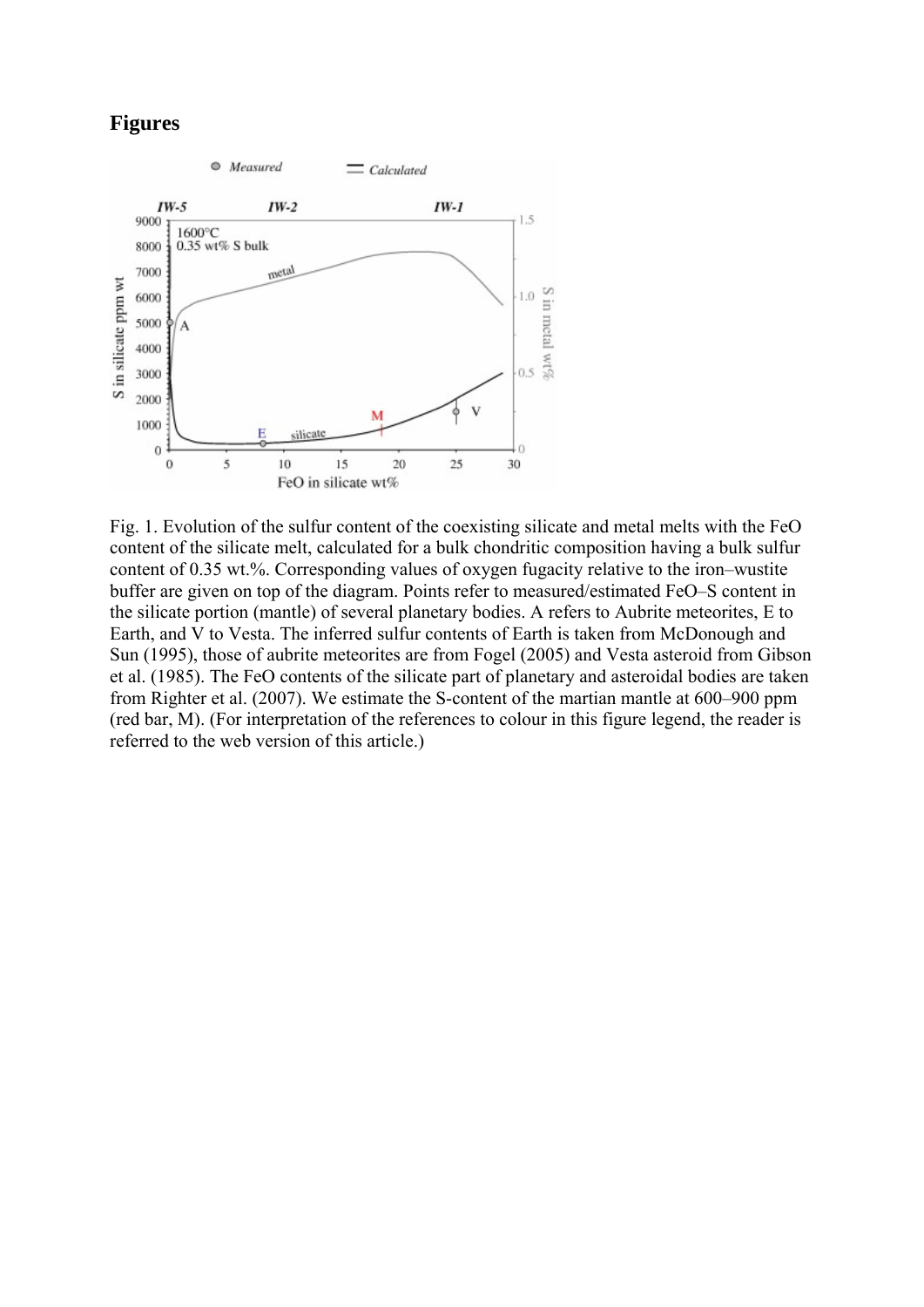

Fig. 2. Pressure effect on the sulfur content of sulfide-saturated basalt melts, for iron-rich  $(FeO = 18 \text{ wt.}\%$ , Mars) and iron-poor  $(FeO = 8 \text{ wt.}\%$ , Earth) compositions. Calculations were performed combining data of Mavrogenes and O'Neill (1999) and O'Neill and Mavrogenes (2002), following Holzheid and Grove (2002). Calculations are shown for 1300 °C, 1400 °C, and 1500 °C. Also shown is the range of sulfur contents of martian basalts inferred from this study and the one of Earth basalts (MORBs). The arrow at 1.2 GPa indicates the pressure of magma extraction on Mars, as inferred from experimental petrology ([Musselwhite et al., 2006] and [Monders et al., 2007]).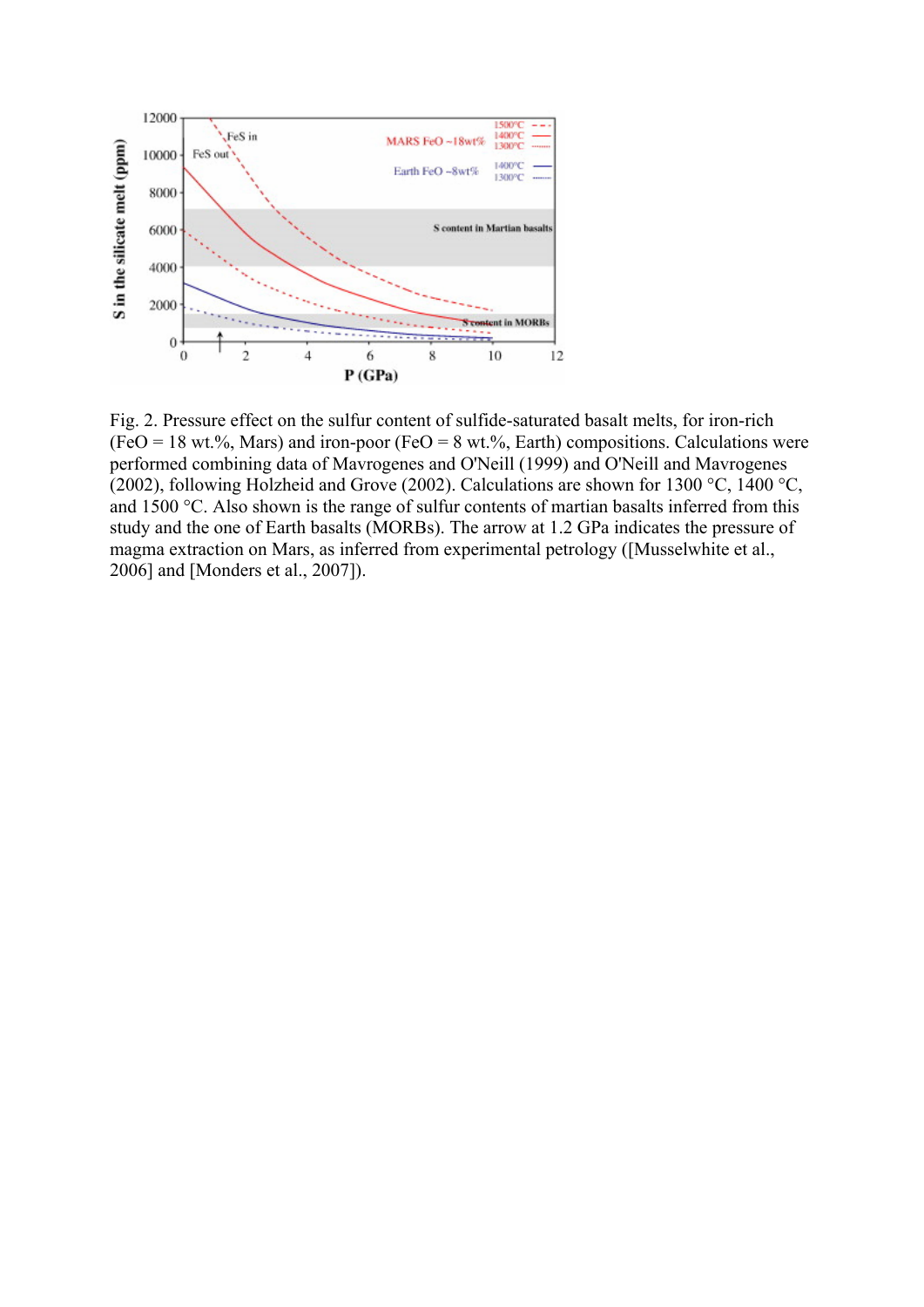

Fig. 3. Composition (mole fractions calculated in the system  $COHS + FeO<sub>x</sub>$ ) of gases emitted by a hypothetical martian magma ocean as a function of pressure. The gas is in equilibrium with a basalt containing 900 ppm S, 0.1 wt.%  $H_2O$ , 10–700 ppm  $CO_2$  (see Hirschmann and Withers, 2008) at various fO<sub>2</sub> (IW− 1.5, IW, IW+ 1). The horizontal grey bar defines the possible range of atmospheric pressures on early Mars after Elkins-Tanton, 2008 L.T. Elkins-Tanton, Linked magma ocean solidification and atmospheric growth for Earth and Mars, *Earth and Planetary Science Letters* **271** (1–4) (2008), pp. 181–191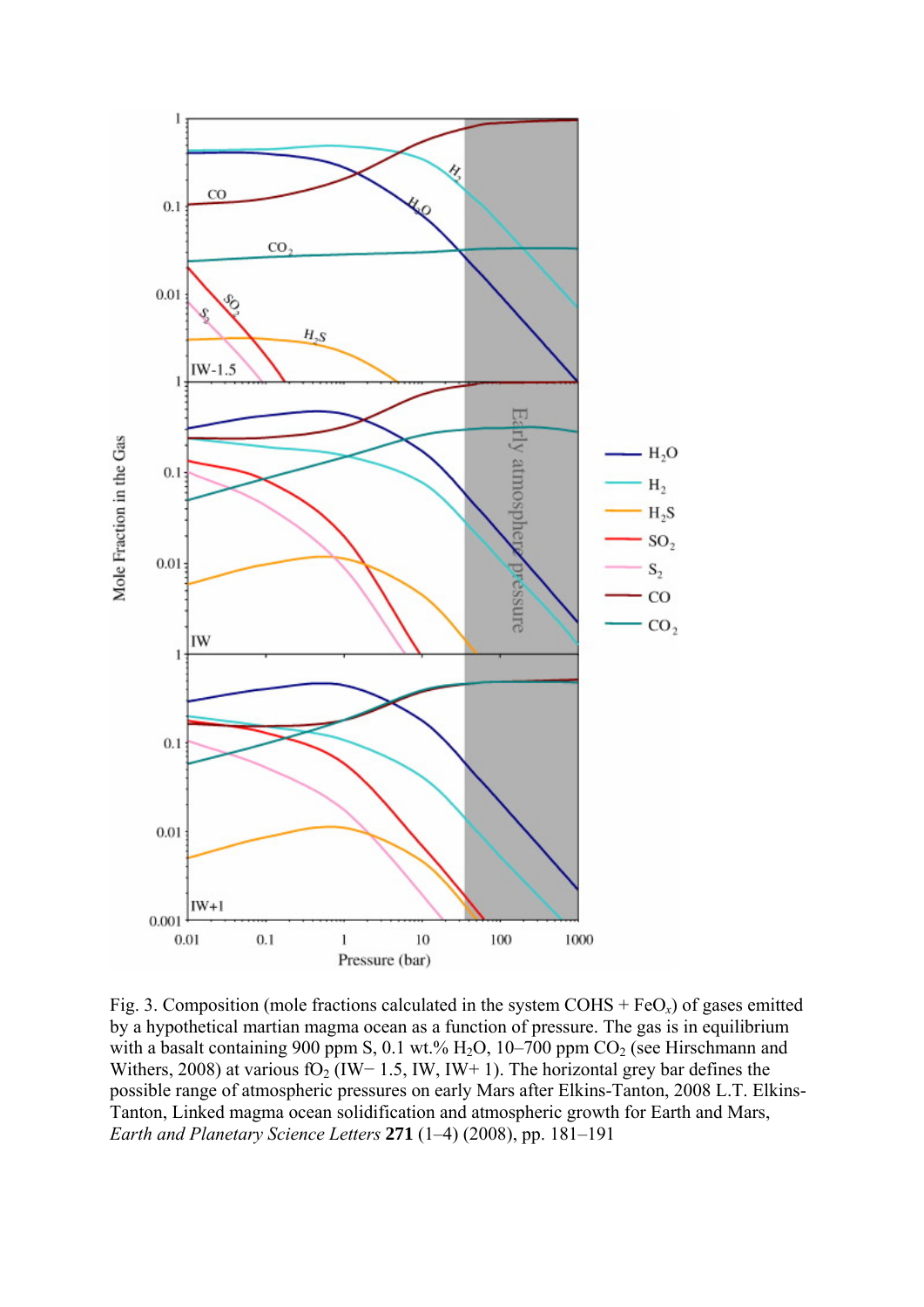

Fig. 4. Calculated degassing paths for martian basalts as a function of pressure, for different redox conditions and water contents. In all cases, basalts contain 4000 ppm S. Full lines show the degassing of basalts with 0.2 wt.% dissolved water, at different  $fO<sub>2</sub>$  (black: reduced, green: intermediate, red: oxidized). Dashed lines show dry (0.05 wt.% water, small dashes) and wet (0.8 wt.% water, large dashes) basalts for reduced and oxidized conditions (same color codes as above). (a) Sulfur content in the basalt during degassing. (b) Total sulfur content in the gas expressed in mol%  $(S_{tot} = H_2S + S_2 + SO_2)$ . (c) Fraction of sulfur in the SO<sub>2</sub> form:  $SO_2/(S_{tot})$ .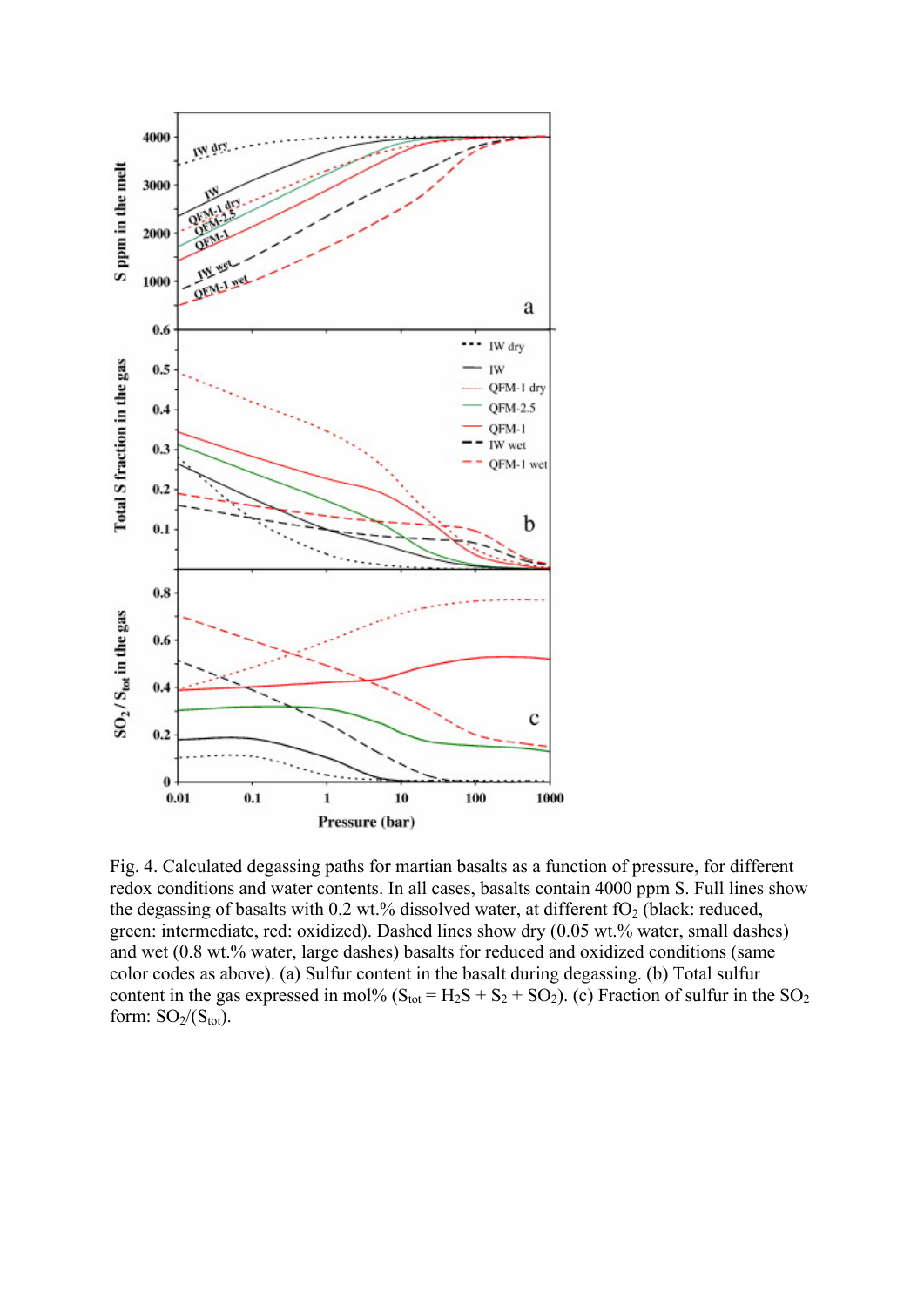

Fig. 5. Composition of the volcanic gas phase as a function pressure for typical martian basalts. Both panels show calculations for basalts containing 0.2 wt.% water, and 500– 600 ppm  $CO<sub>2</sub>$  at fO<sub>2</sub> of QFM-2. The top panel shows a basalt with 7000 ppm S and the bottom one shows a basalt with 4000 ppm S (see Fig. 2 for justification of S contents).